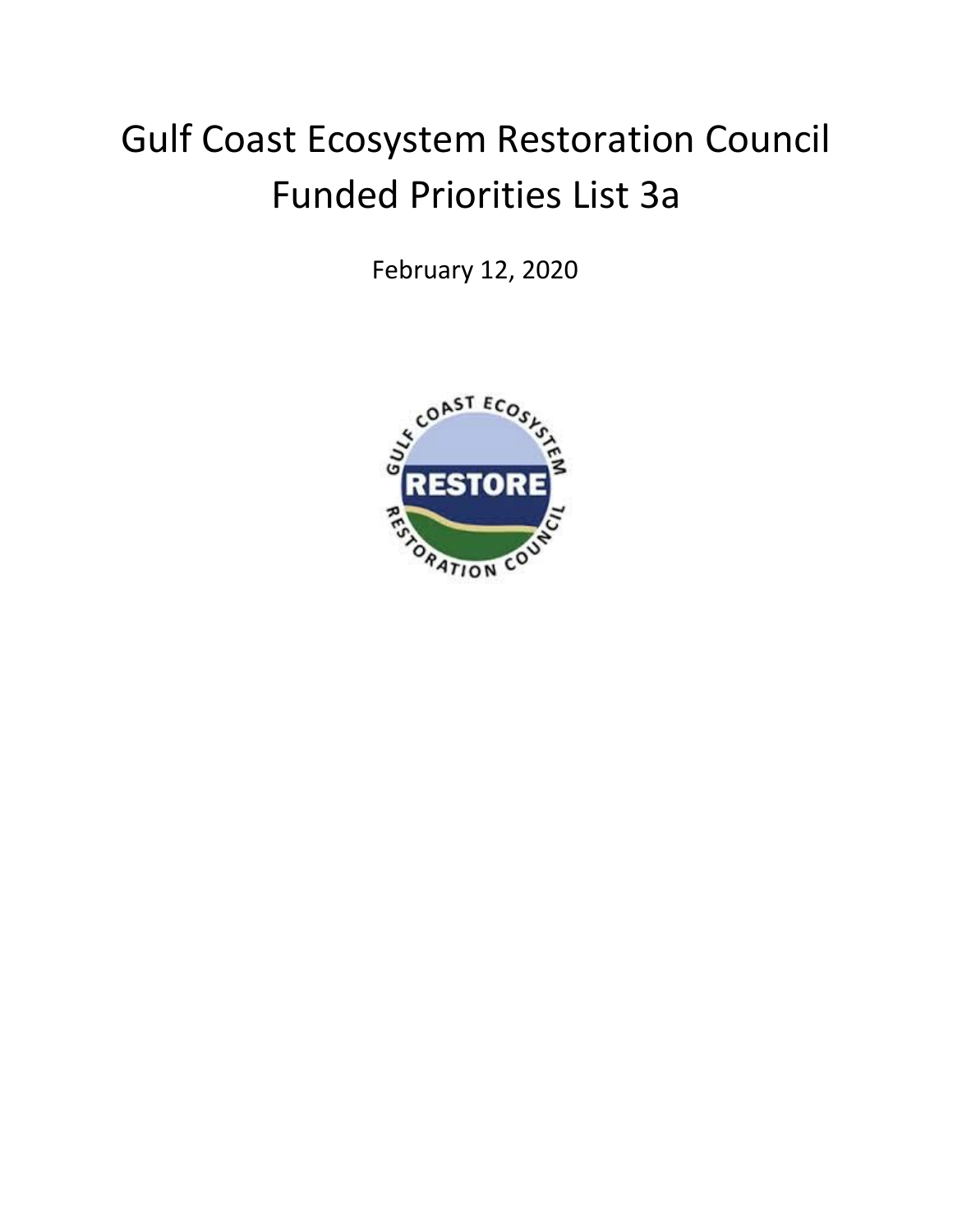## Gulf Coast Ecosystem Restoration Council Members

U.S. Environmental Protection Agency (Chair) Andrew Wheeler **Administrator** 

State of Alabama Kay Ivey Governor

State of Florida Ron DeSantis **Governor** 

State of Louisiana John Bel Edwards **Governor** 

State of Mississippi Tate Reeves Governor

> State of Texas Greg Abbott **Governor**

U.S. Department of Agriculture Sonny Perdue **Secretary** 

U.S. Department of the Army Ryan D. McCarthy **Secretary** 

U.S. Department of Commerce Wilbur Ross **Secretary** 

U.S. Department of Homeland Security Chad F. Wolf Acting Secretary

> U.S. Department of the Interior David Bernhardt **Secretary**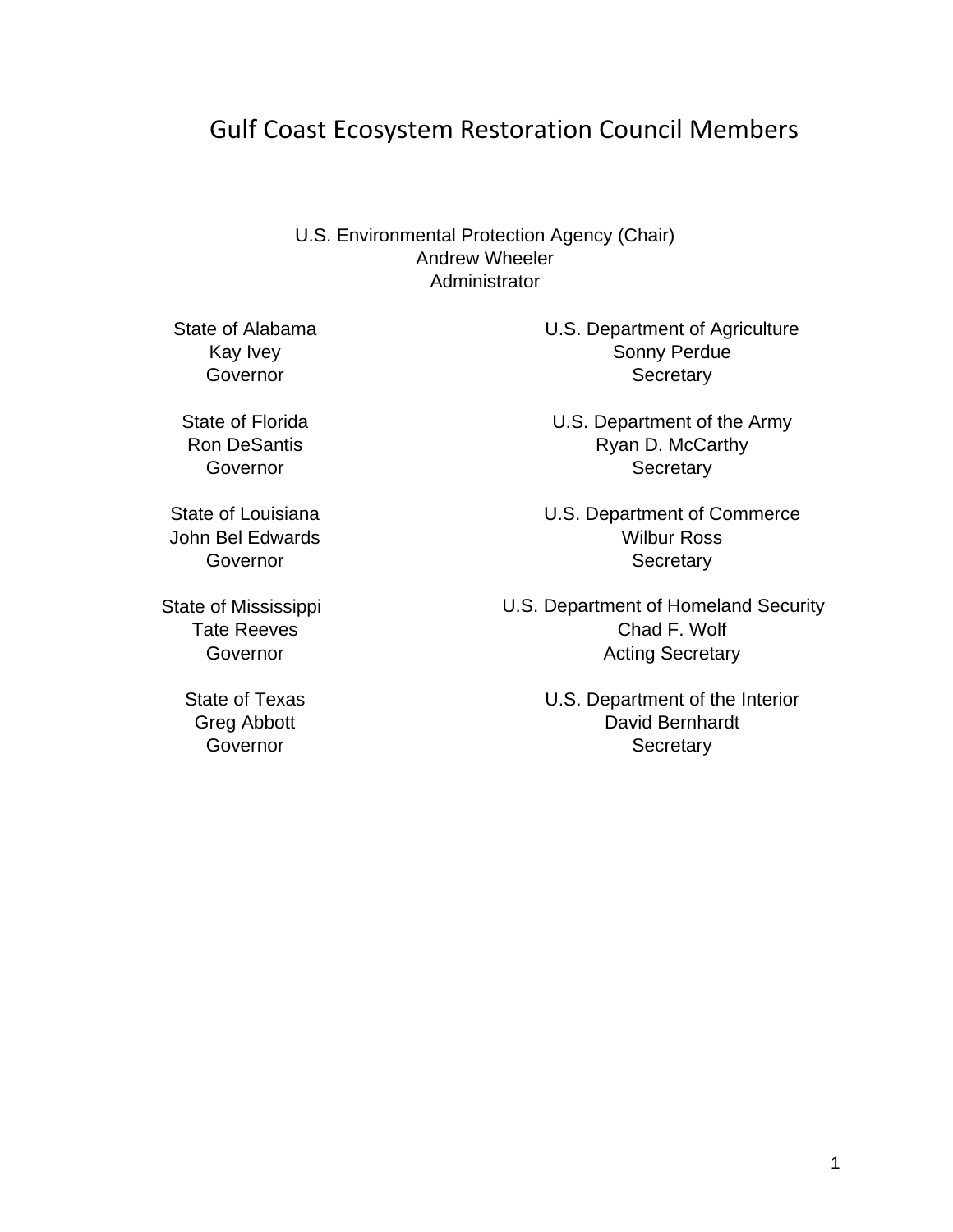# Table of Contents

| 4  |
|----|
| 6  |
| 6  |
| 7  |
| 8  |
| 11 |
| 11 |
| 14 |
| 14 |
| 17 |
| 22 |
| 22 |
| 23 |
|    |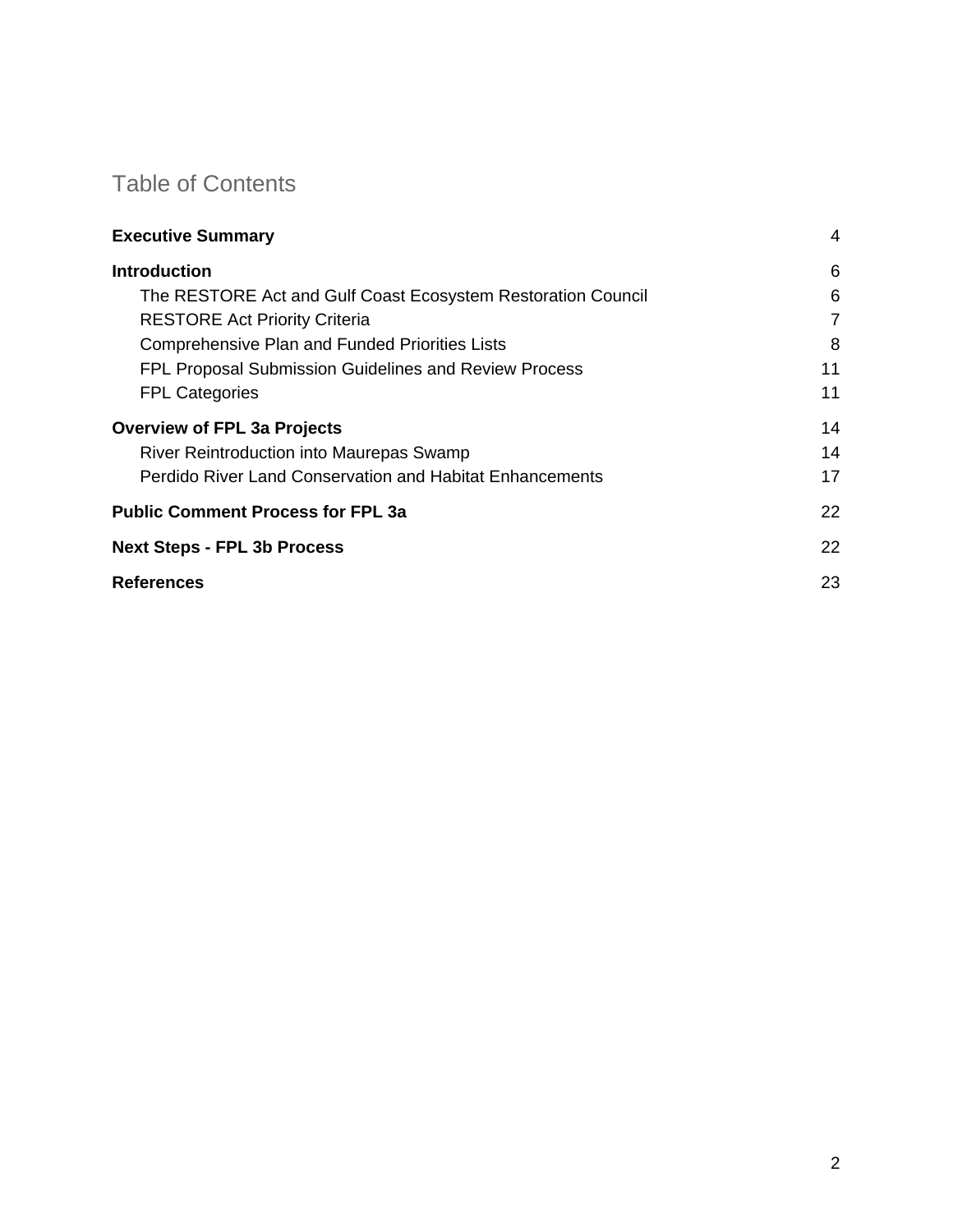This Page Intentionally Blank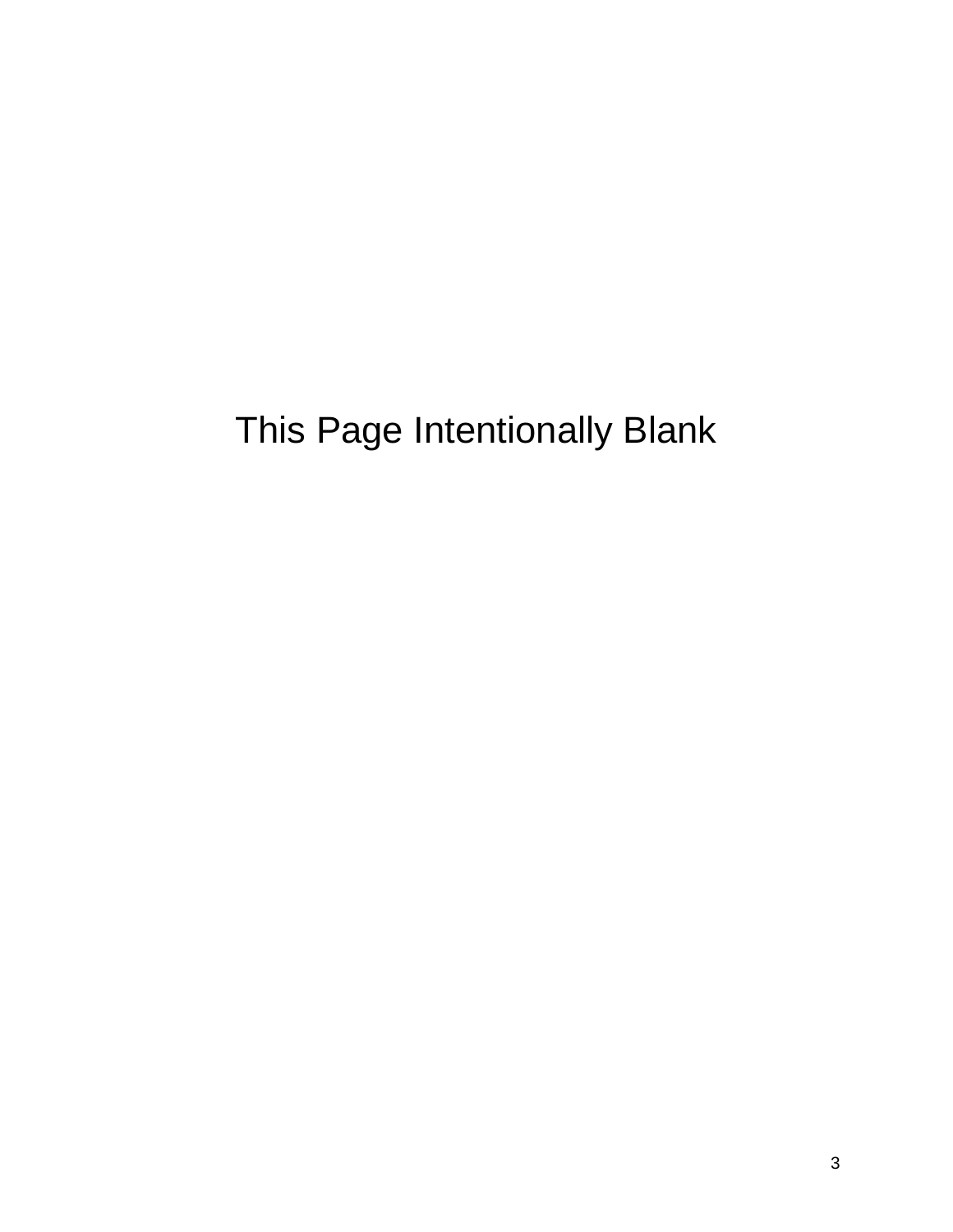# <span id="page-4-0"></span>Executive Summary

This document describes the Gulf Coast Ecosystem Restoration Council (Council)'s funding decisions for two ecosystem projects. The funding for these two projects is administered by the Council pursuant to the *Resources and Ecosystems Sustainability, Tourist Opportunities, and Revived Economies Act of the Gulf Coast States of 2012* [\(RESTORE Act\)](#page-23-1). The funding comes from the RESTORE Act allocation known as the Council-Selected Restoration Component or "Bucket 2." The Council approves projects and programs for Bucket 2 funding as set forth in "Funded Priorities Lists" (FPLs). Prior to approval of this document, the Council had approved two other FPLs. The Council is including two ecosystem projects in the first of two phases of a third FPL, FPL 3.

The Council develops FPLs through collaboration among its members and with feedback from stakeholders across the Gulf. The Council was initially planning on developing FPL 3 as a single action, comprised of a list of restoration projects and programs addressing ecosystem needs across the Gulf coast. As a result of the collaborative process, the Council has determined that developing FPL 3 in two phases enables the Council to respond to ecosystem needs, save money, and take advantage of important partnership opportunities to advance large-scale ecosystem restoration in the first phase. In the second phase of FPL 3, the Council will consider restoration projects and programs that address additional ecosystem needs across the Gulf.

In the first phase of FPL 3, referred to as FPL 3a, the Council is:

- (1) Identifying the River Reintroduction into Maurepas Swamp as a priority for potential future funding, and budgeting \$130,000,000 in implementation funds for this project. This project would restore processes that will enhance ecosystem health and reduce or minimize future loss of approximately 45,000 acres of bald cypress-water tupelo forest in coastal Louisiana by reintroducing Mississippi River water into the Maurepas Swamp. Louisiana is the sponsor of this project.
- (2) Approving \$26,880,000 in planning and implementation funds for the Perdido River Land Conservation and Habitat Enhancements project, which involves the acquisition, conservation, management, and restoration of approximately 10,000-12,000 acres of coastal habitat in Alabama. In addition, the Council is identifying a separate implementation component of this project as a priority for potential future funding, and budgeting \$1,120,000 for this additional implementation component. Alabama is the sponsor of this project.

The sponsor proposals for both projects, along with the Best Available Science (BAS) reviews of the two proposals, may be found at [www.restorethegulf.gov.](https://restorethegulf.gov/)

FPL 3a adheres to the FPL development process committed to by the Council, including BAS, public engagement and transparency, and the Planning Framework. Where applicable, the final project descriptions were modified based upon internal and external reviews and public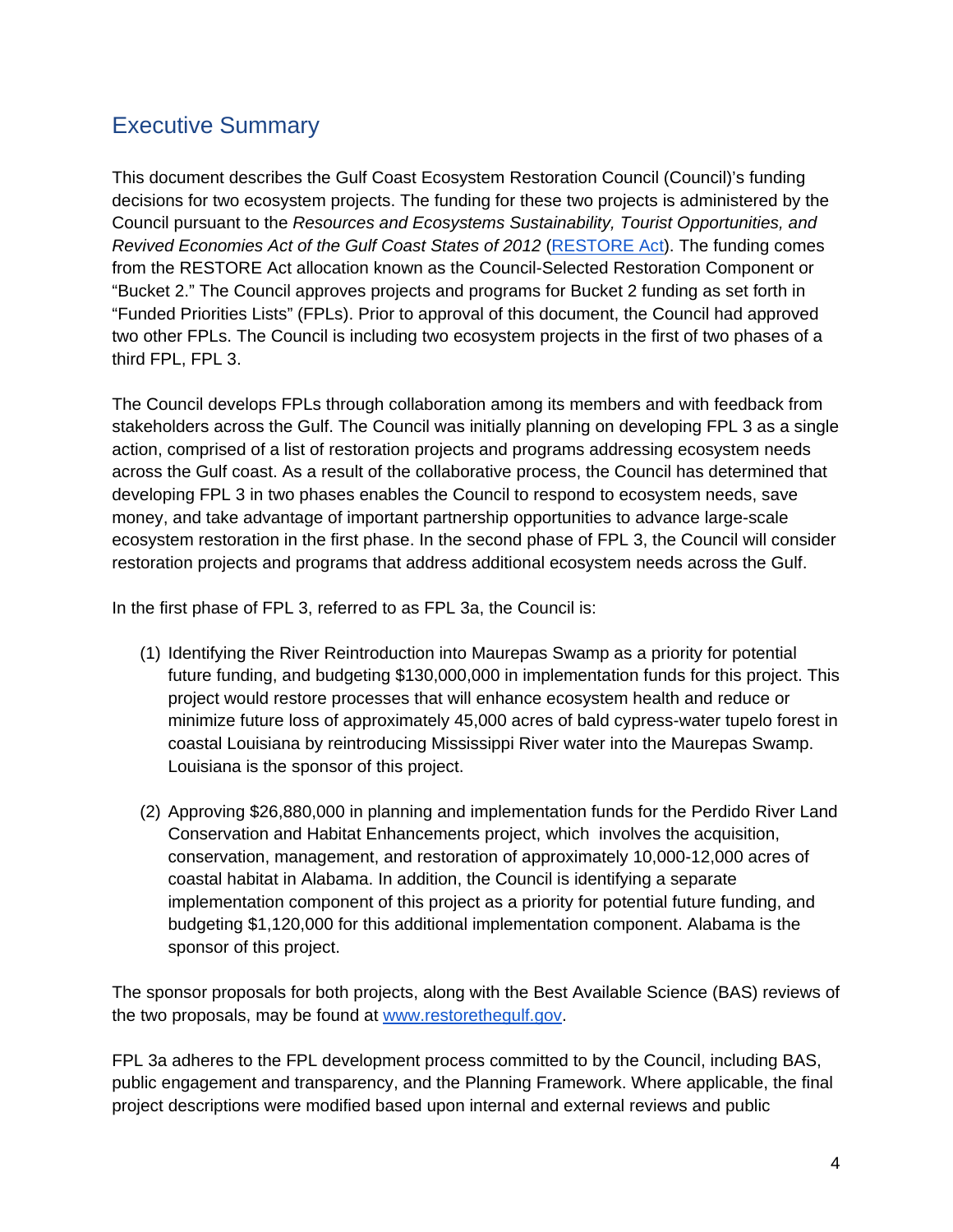comments. The process for developing FPL 3b will also adhere to the FPL development process. The Council plans to focus on the development of FPL 3b during 2020, with an anticipated Council vote in the first half of 2021. In FPL 3b, the Council will focus its investments in other areas of the Gulf, and will consider proposals that address ecosystem needs in Texas, Mississippi, Florida, and Alabama, along with regional and Gulf-wide proposals. The FPL 3b process will continue to be developed collaboratively and transparently, with both state and federal members eligible to submit proposals. Federally recognized Tribes will continue to be able to submit proposals via federal Council member sponsors.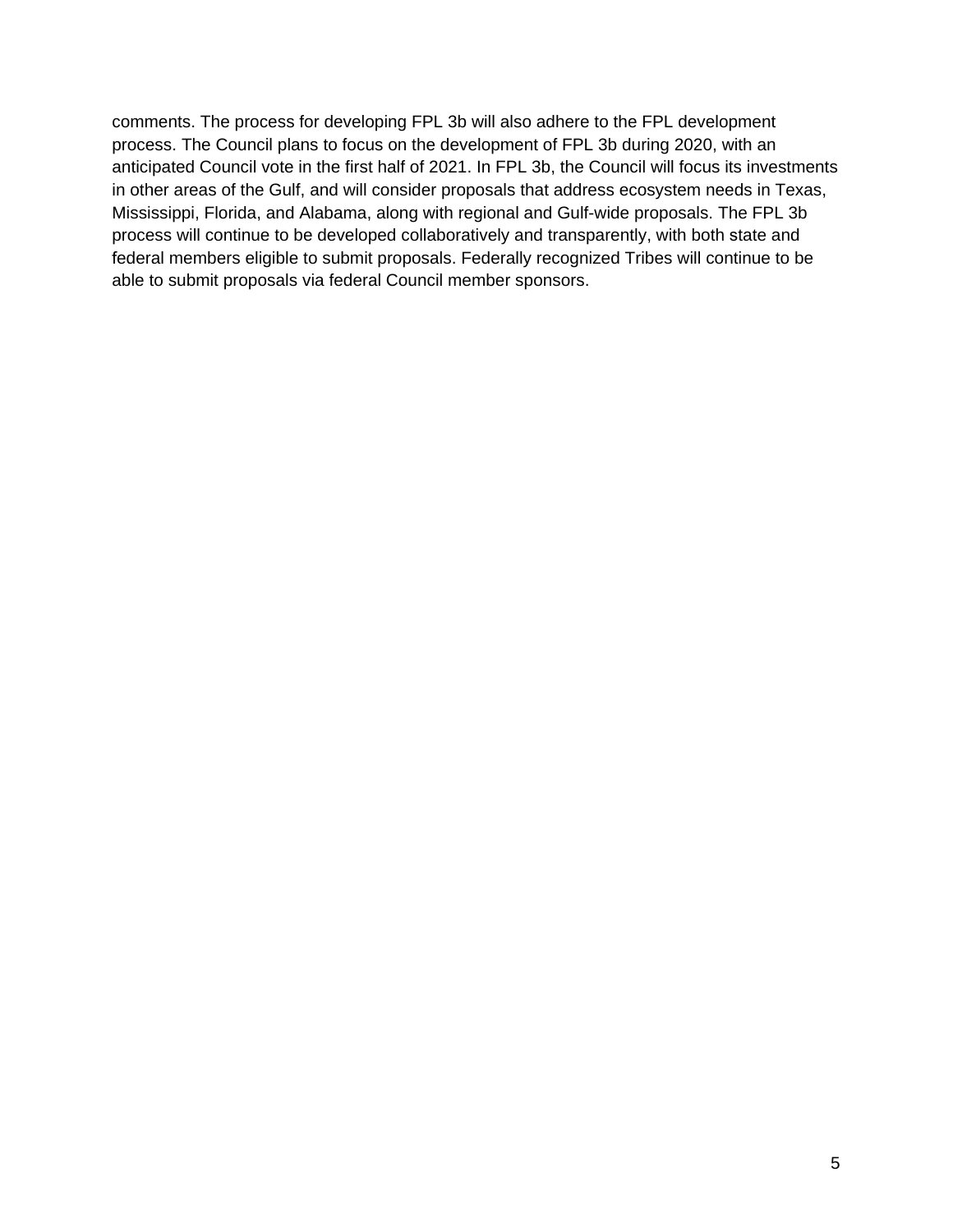### <span id="page-6-0"></span>**Introduction**

This document describes the Gulf Coast Ecosystem Restoration Council's (RESTORE Council or Council) funding decisions for two ecosystem projects. The funding for these two projects is administered by the Council pursuant to the *Resources and Ecosystems Sustainability, Tourist Opportunities, and Revived Economies Act of the Gulf Coast States of 2012* [\(RESTORE Act\)](#page-23-1). The funding comes from the RESTORE Act allocation known as the Council-Selected Restoration Component or "Bucket 2." The Council approves projects and programs for Bucket 2 funding as set forth in "Funded Priorities Lists"(FPLs). Prior to approval of this document, the Council had approved two FPLs. The Council is including two ecosystem projects in the first of two phases of a third FPL, FPL 3. This first phase is referred to as FPL 3a. The following provides background on the RESTORE Act and Bucket 2, along with an overview of the two projects.

#### <span id="page-6-1"></span>**The RESTORE Act and Gulf Coast Ecosystem Restoration Council**

The Gulf Coast environment was significantly damaged by the 2010 *Deepwater Horizon* oil spill. In an effort to advance environmental and economic recovery from the spill, Congress passed the [RESTORE Act](#page-23-1) in 2012. The RESTORE Act established the Gulf Coast Ecosystem Restoration Council, which is comprised of the Governors of the States of Alabama, Florida, Louisiana, Mississippi and Texas, the Secretaries of the U.S. Departments of the Interior, the Army, Commerce, Agriculture and Homeland Security, and the Administrator of the U.S. Environmental Protection Agency (EPA). The Administrator of the EPA currently serves as the Council Chairperson.

Pursuant to the RESTORE Act, the Council is responsible for administering a portion of the funds associated with settlement of civil penalties against parties responsible for the *Deepwater Horizon* oil spill. Specifically, the Council is responsible for administering two funding sources: (1) the Council-Selected Restoration Component (Bucket 2) and (2) the Spill Impact Component (Bucket 3). Bucket 2 receives 30% of the funds allocated under the RESTORE Act. [Figure 1](#page-7-1) shows the funding allocations and amounts under the RESTORE Act and associated settlements of civil penalties.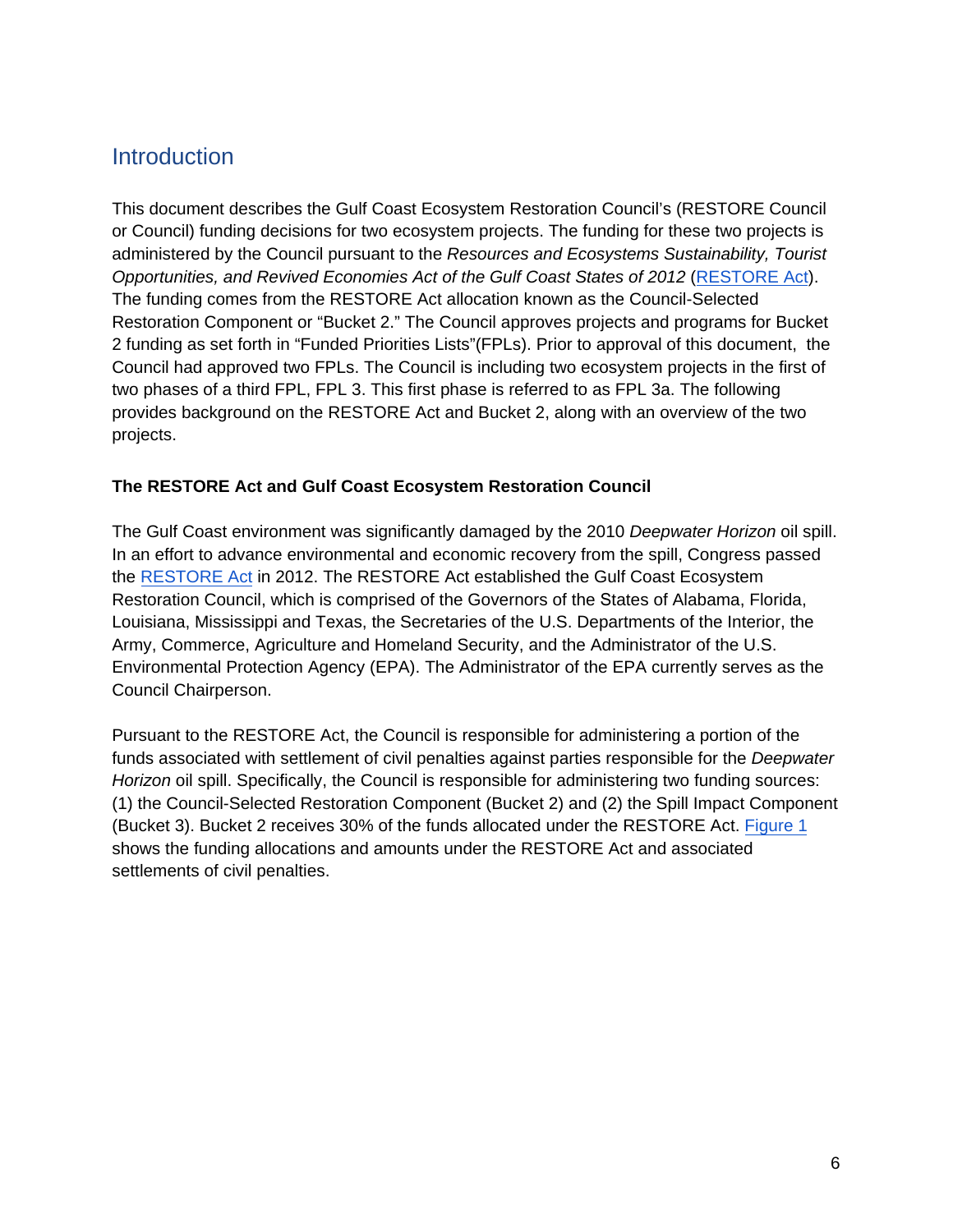

<span id="page-7-1"></span>Figure 1. Allocation of the Gulf Coast Restoration Trust Fund based on settlements with BP, Transocean and Anadarko; RESTORE Council oversight components are highlighted in green.

The Council's Bucket 2 funding decisions are guided by criteria set forth in the RESTORE Act, the Council's *2016 Comprehensive Plan Update: Restoring the Gulf Coast's Ecosystem and Economy* [\(2016 Comprehensive Plan Update\)](#page-24-0), and other policies, including the Council's 2019 [Planning Framework.](#page-24-1) Pursuant to the RESTORE Act, Council approval of Bucket 2 funding requires an affirmative vote from at least three state members and the Chair. The other federal members do not have a vote. Following is a brief overview of the Bucket 2 criteria and policies, with links to additional information.

#### <span id="page-7-0"></span>**RESTORE Act Priority Criteria**

In selecting projects and programs under Bucket 2, the RESTORE Act requires that the Council give the highest priority to activities that address one or more of the following criteria:

- 1. **Projects that are projected to make the greatest contribution to restoring and protecting** the natural resources, ecosystems, fisheries, marine and wildlife habitats, beaches, and coastal wetlands of the Gulf Coast region, without regard to geographic location within the Gulf Coast region.
- 2. **Large-scale projects and programs** that are projected to substantially contribute to restoring and protecting the natural resources, ecosystems, fisheries, marine and wildlife habitats, beaches, and coastal wetlands of the Gulf Coast ecosystem.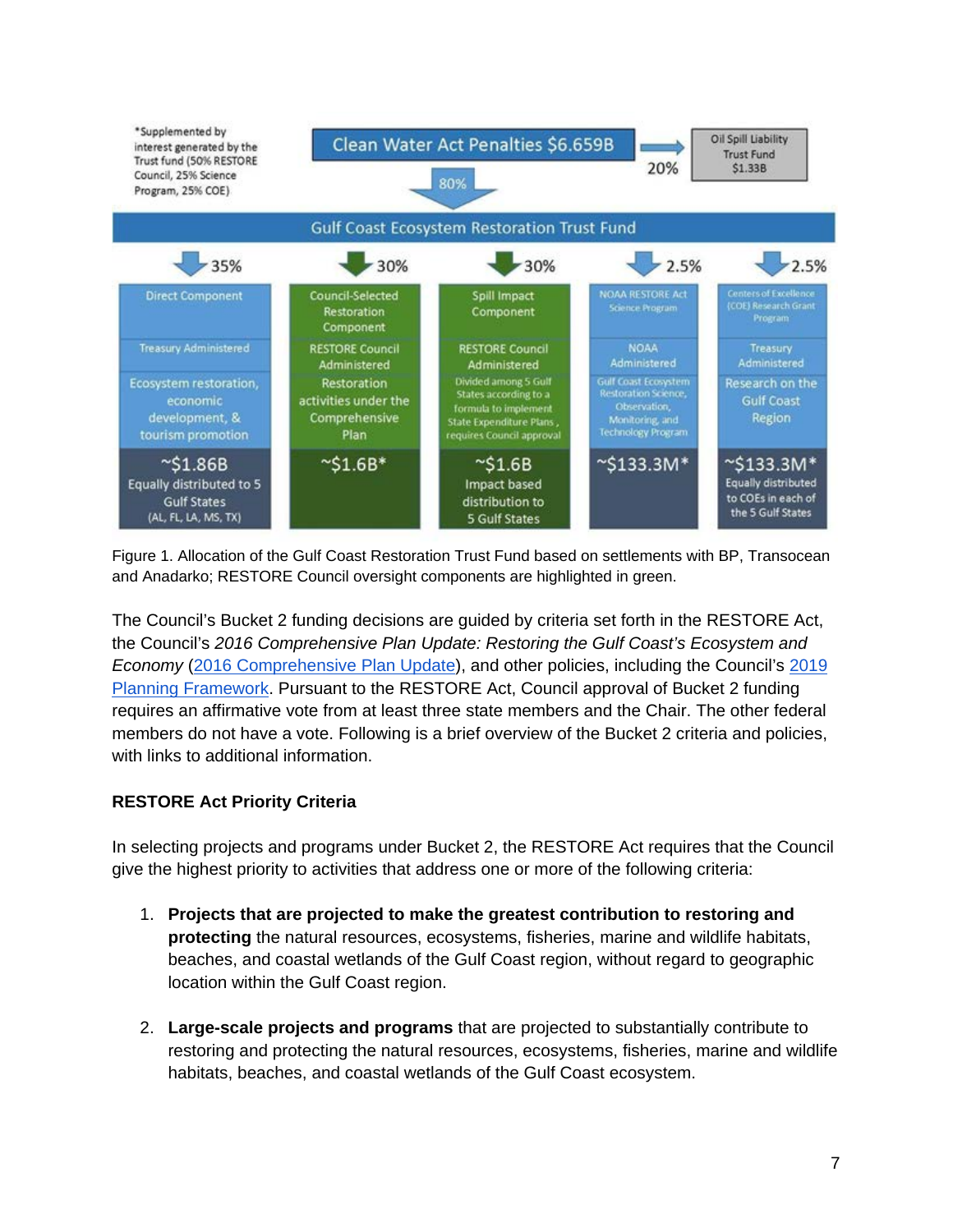- 3. **Projects contained in existing Gulf Coast State comprehensive plans** for the restoration and protection of natural resources, ecosystems, fisheries, marine and wildlife habitats, beaches, and coastal wetlands of the Gulf Coast region.
- 4. **Projects that restore long-term resiliency** of the natural resources, ecosystems, fisheries, marine and wildlife habitats, beaches, and coastal wetlands most impacted by the Deepwater Horizon oil spill.

#### <span id="page-8-0"></span>**Comprehensive Plan and Funded Priorities Lists**

As required by the RESTORE Act, the RESTORE Council released the *2013 Initial Comprehensive Plan: Restoring the Gulf Coast's Ecosystem & Economy* [\(2013 Initial](#page-24-2)  [Comprehensive Plan\)](#page-24-2). The Council's strategy for achieving a healthy Gulf is founded on the five Comprehensive Plan goals that address habitat, water quality and quantity, coastal and marine resources, community resilience, and the Gulf economy. Additionally, the Council committed to an overarching framework for an integrated and coordinated approach to region-wide Gulf Coast restoration and to help guide the collective actions at the local, state, tribal, and federal levels. The Council's goals are:

- 1. **Restore and Conserve Habitat**
- 2. **Restore Water Quality and Quantity**
- 3. **Replenish and Protect Living Coastal and Marine Resources**
- 4. **Enhance Community Resilience**
- 5. **Restore and Revitalize the Gulf Economy**

The fifth goal focuses on reviving and supporting a sustainable Gulf economy. This goal pertains to expenditures by the Gulf Coast states authorized in the RESTORE Act under the Direct Component (administered by the Department of the Treasury) and the Spill Impact Component (Bucket 3), and ensures that these investments can be considered in the context of comprehensive restoration. This goal does not apply to Bucket 2.

Consistent with these goals, the Council's objectives are:

- 1. **Restore, Enhance, and Protect Habitats**
- 2. **Restore, Improve, and Protect Water Resources**
- 3. **Protect and Restore Living Coastal and Marine Resources**
- 4. **Restore and Enhance Natural Processes and Shorelines**
- 5. **Promote Community Resilience**
- 6. **Promote Natural Resource Stewardship and Environmental Education**
- 7. **Improve Science-Based Decision-Making Processes**

The Council approves Bucket 2 funding for projects and programs through the development of Funded Priority Lists (FPLs). Projects and programs funded through this component must be in furtherance of the goals and objectives of the Comprehensive Plan and meet at least one of the above-mentioned criteria identified in the RESTORE Act.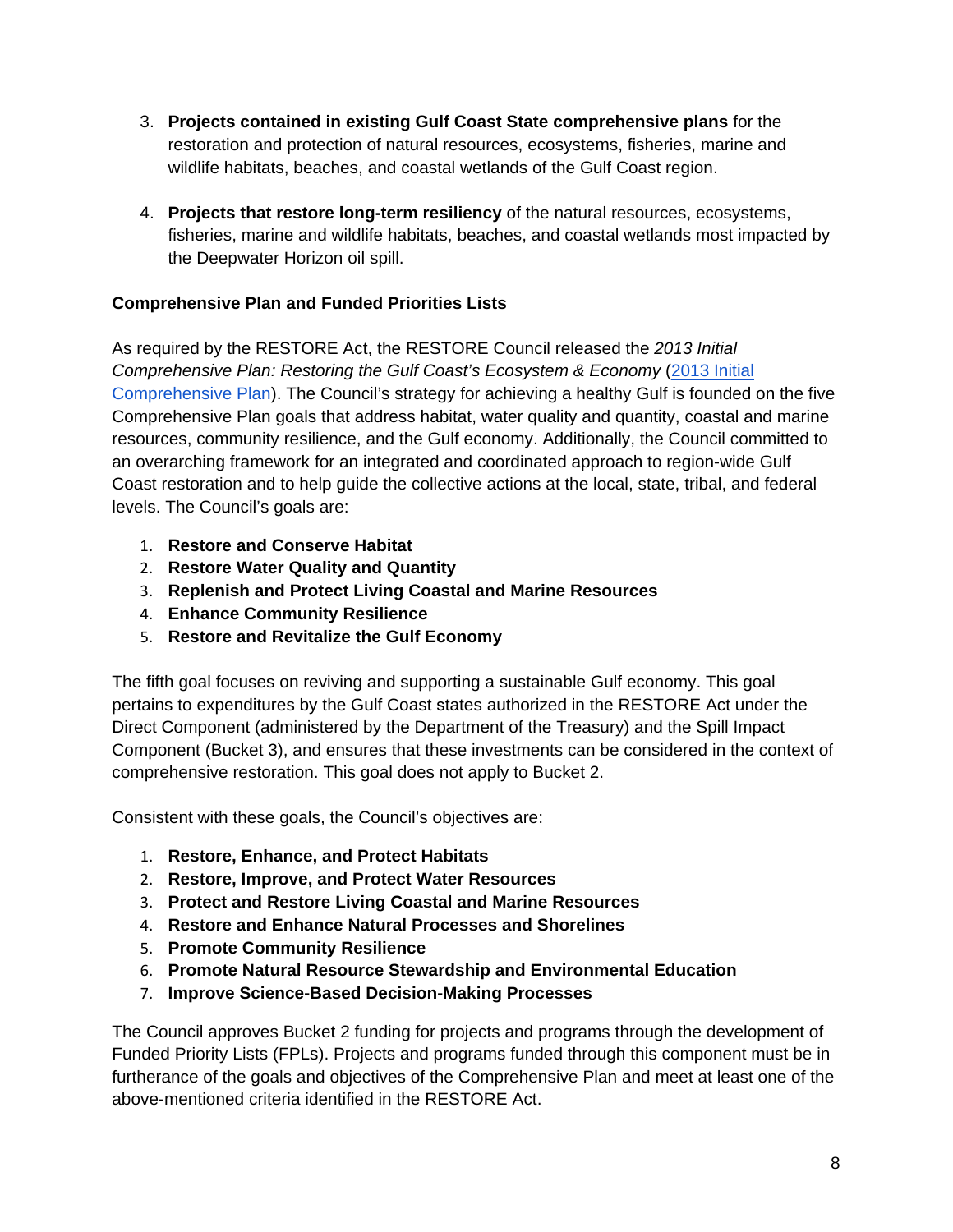The Council approved the Initial FPL in December 2015 [\(2015 Initial FPL\)](#page-24-3) which provided funding for restoration and conservation activities that focus on habitat and water quality based on a watershed or estuarine approach, as well as several Gulfwide projects. These activities are intended to provide near-term "on-the-ground" ecological results, while also building a planning and science foundation for future success of projects.

A review of the process used to develop the 2015 Initial FPL was conducted that included input from both Council members and the public. Following completion of these reviews, the Council developed the *2016 Comprehensive Plan Update: Restoring the Gulf Coast's Ecosystem & Economy* [\(2016 Comprehensive Plan Update\)](#page-24-0). The 2016 Comprehensive Plan Update further emphasized the Council's commitments to collaborate among members, potential funding partners, and the public; increase public engagement and transparency; and refine its best available science practices.

To advance these commitments, the Council approved a second FPL in January 2018, referred to as the Commitment and Planning Support FPL [\(CPS FPL\)](#page-24-4). Rather than funding specific restoration projects or programs, the CPS FPL dedicates funds over a five-year period to help Council members meet 2016 Comprehensive Plan Update commitments and develop potential areas for future FPL proposal development.

Council members have used CPS FPL funds to pay for travel to meetings and to develop and implement processes for working with potential funding partners (including other DWH funding sources), stakeholders, and the public to generate project ideas. Meetings were held by Council members throughout the Gulf to discuss ecosystem restoration concepts and potential techniques to address environmental challenges and stressors throughout the Gulf.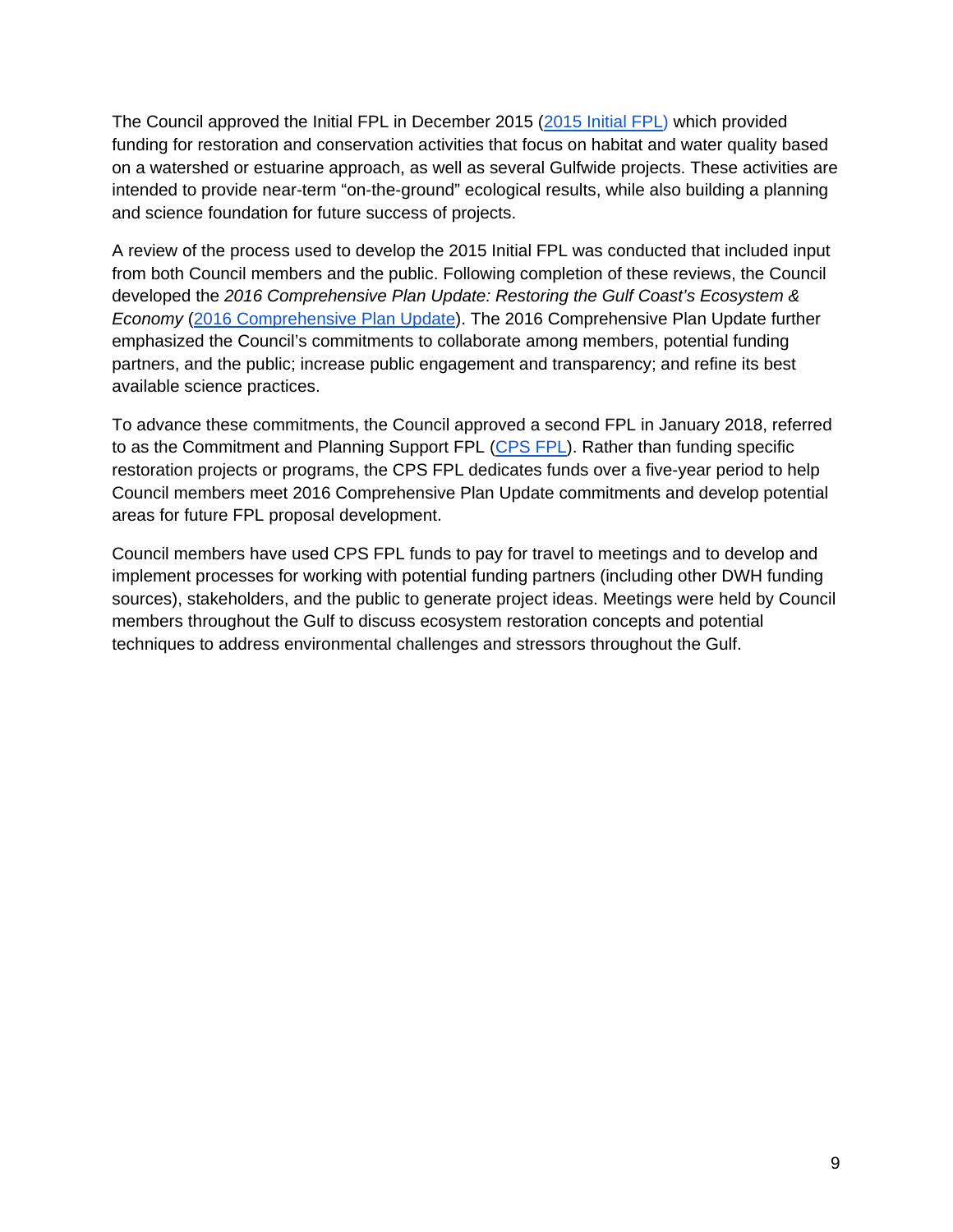

<span id="page-10-0"></span>Figure 2. The 2019 Planning Framework priority approaches and techniques can be applied to support the Comprehensive Plan objectives and goals.

In this collaboration process, the Council determined that additional strategic guidance could help ensure that Bucket 2 funds are used as effectively as possible. The Council developed its [2019 Planning Framework](#page-24-1) to provide this guidance. The Planning Framework lists priority restoration approaches and techniques [\(Figure 2\)](#page-10-0), their relationship to the Comprehensive Plan goals and objectives, and associated geographic areas. The purpose of this document is to provide the public and potential funding partners with an indication of the kinds of projects that are anticipated to be developed for FPL 3 funding consideration. As part of the process of developing future FPLs, the Planning Framework will be reviewed and revised as needed to incorporate outcomes and lessons learned from previously implemented projects, scientific and technical developments, changing policy, public input, and other planning considerations.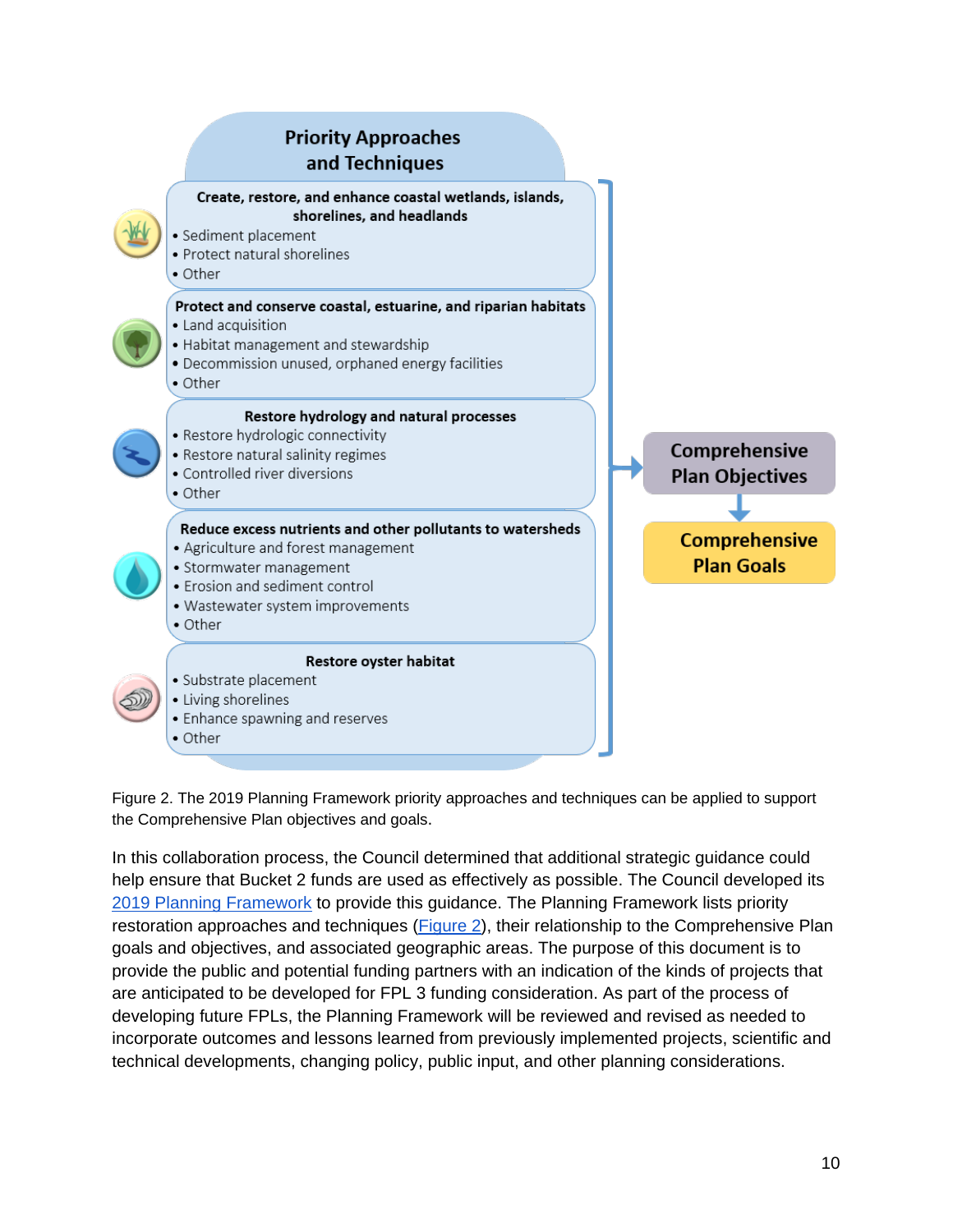It was also through this collaborative process that the Council recognized that developing FPL 3 in two phases will enable the Council to fund projects requiring near-term attention and take advantage of important partnership opportunities to advance large-scale ecosystem restoration in the first phase, FPL 3a. In the second phase, FPL 3b, the Council will consider restoration projects and programs that address additional ecosystem needs across the Gulf.

#### <span id="page-11-0"></span>**FPL Proposal Submission Guidelines and Review Process**

In 2019, the Council developed updated guidance for its members on the content and review process for Bucket 2 funding proposals. This updated guidance is called the FPL 3 Proposal Submission Guidelines and Review Process [\(2019 Submission Guidelines\)](#page-24-5). The primary purpose of the Guidelines is to help Council members develop effective proposals for potential funding in FPL 3. Council members are the only entities eligible to submit proposals for potential funding under Bucket 2. Federally recognized Tribes may submit proposals via a federal Council member sponsor. This guidance document is divided into three sections:

- **Section 1 - Proposal Evaluation Criteria and Related Information:** This section discusses the statutory criteria that FPL 3 proposals must address to be considered for funding under Bucket 2, along with other legal requirements pertaining to best available science (BAS) and environmental compliance. This section also discusses the FPL categories and Planning Framework that will help guide the selection of projects and programs for inclusion in FPL 3.
- **Section 2 - Guidance for FPL Proposal Content:** This section describes the information to be included in FPL 3 proposals.
- **Section 3 - FPL Proposal Review Process and Public Engagement:** This section outlines how the Council will review and consider FPL 3 proposals to ensure compliance with the RESTORE Act, BAS, and consistency with the goals, objectives, and commitments set forth in the Comprehensive Plan. It also describes the opportunities for the public to engage in the FPL 3 development process.

#### <span id="page-11-1"></span>**FPL Categories**

FPLs include activities in two categories. Category 1 activities are approved for Bucket 2 funding. Such approval requires a Council vote as set forth in the RESTORE Act. To be approved in Category 1, a project or program must have documentation demonstrating that all applicable environmental laws have been addressed. For example, a construction project would need documentation demonstrating compliance with the National Environmental Policy Act and other applicable laws.

Category 2 activities are Council priorities for potential future funding, but are not approved for funding. These are projects and/or programs that are not yet in a position to be approved by the Council, but which the Council considers to be worthy of potential future funding. Upon Council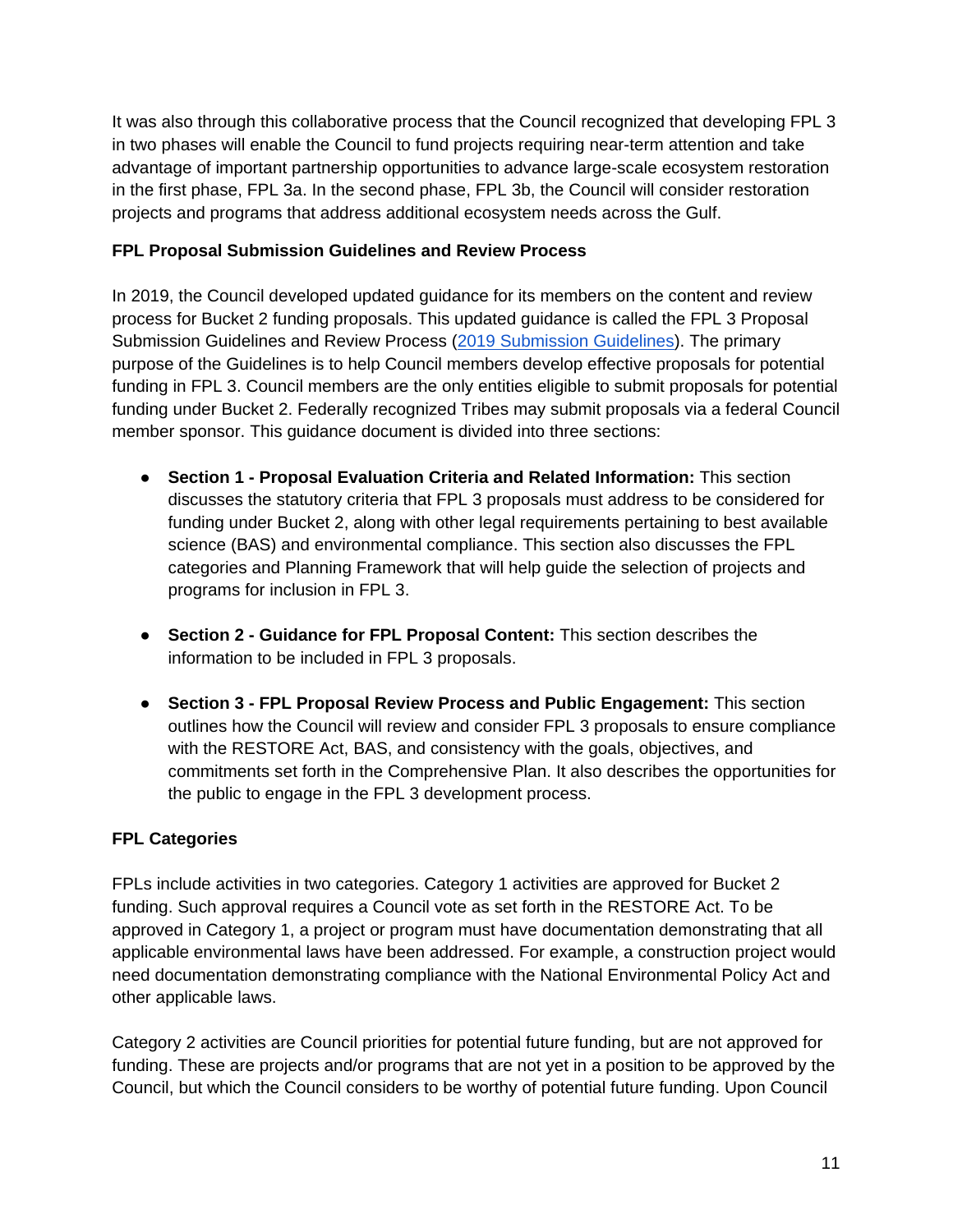approval of FPL 3a, funding is budgeted for potential use on the Category 2 activities, but the Council is not in any way committed to such activities. As appropriate, the Council will review the activities in Category 2 in order to determine whether to: (1) move an activity to Category 1 and approve it for funding, (2) remove it from Category 2 and any further consideration, or (3) continue to include it in Category 2. In these reviews, the Council can consider feasibility, environmental compliance and scientific, technical, policy, and/or other related issues. A Council vote and FPL amendment are required to move an activity from Category 2 to Category 1, or to remove an activity from Category 2 and any further consideration.

The combined total for funding approved in Category 1 and budgeted for potential use on Category 2 activities will not exceed the total amount of Bucket 2 funding in the Trust Fund at the time of the Council vote to approve FPL 3a.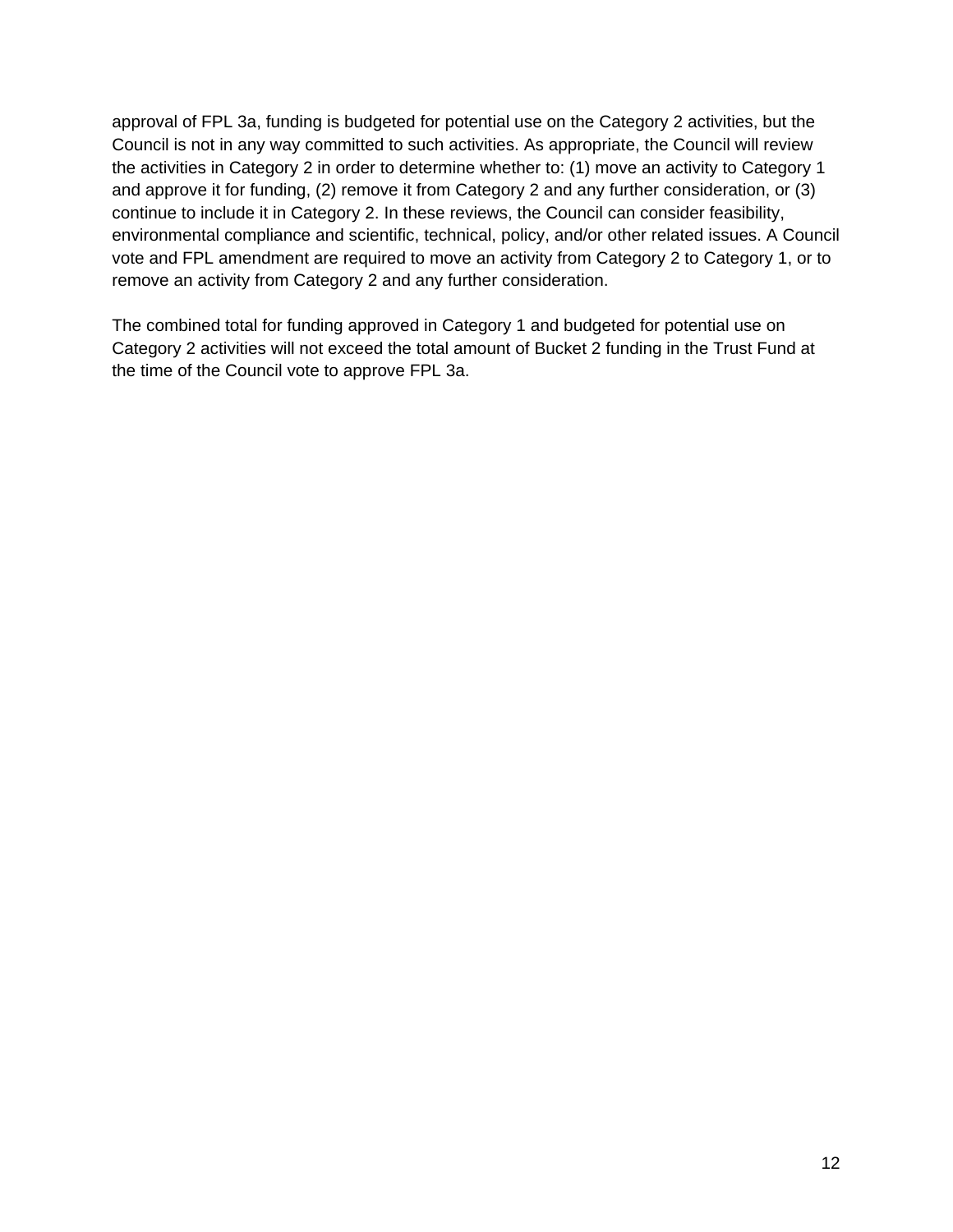# This Page Intentionally Blank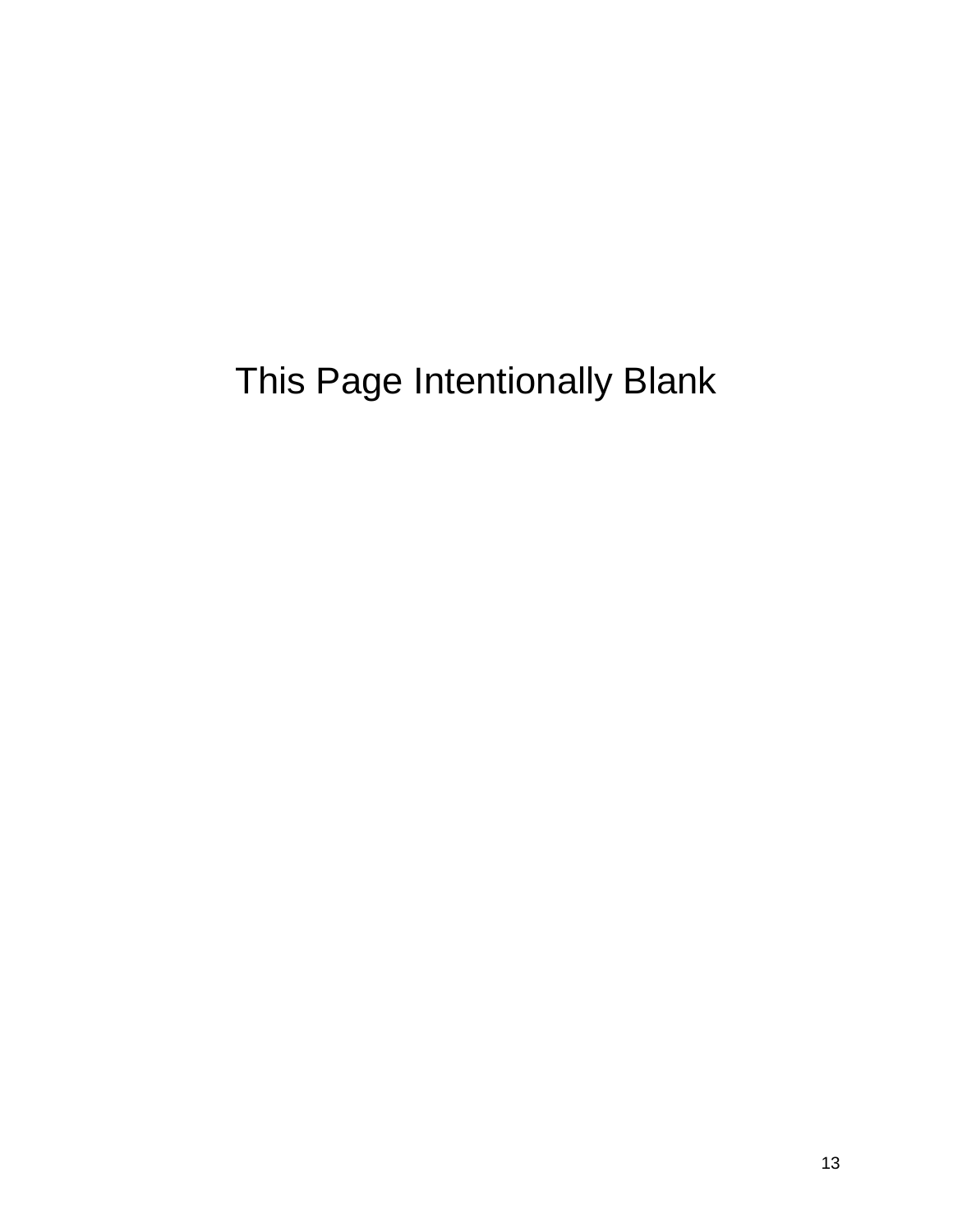# <span id="page-14-0"></span>Overview of FPL 3a Projects

#### <span id="page-14-1"></span>**River Reintroduction into Maurepas Swamp**

*The Council hereby identifies the River Reintroduction into Maurepas Swamp project as a priority for potential future funding (FPL Category 2), with \$130,000,000 budgeted for implementation of this project, pending a future Council vote.* 

In FPL 1, the Council approved approximately \$14.2 million for planning, engineering and design, and permitting for the River Reintroduction into Maurepas Swamp (Maurepas project). This project would restore processes that will enhance ecosystem health and reduce or minimize future loss of approximately 45,000 acres of baldcypress-water tupelo forest in coastal Louisiana by reintroducing Mississippi River river water into the Maurepas Swamp. There are many ecological problems in this area, but probably the most significant is the current hydrologic regime, which is no longer conducive to sustain swamp forest habitat [\(Shaffer et al. 2009,](#page-24-6) [2016\)](#page-24-7). Historically, the swamp received oxygenated water, sediment, and nutrient inputs from the Mississippi River during seasonal river flooding and via a smaller distributary, Bayou Manchac. That process was interrupted by the construction of local and eventually federal levees along the Mississippi River for flood control as well as the blockage of its connection with Bayou Manchac. This altered hydrologic regime has prevented natural connection of the swamp to the river's life-sustaining waters and resulted in oxygen-poor, stagnant water conditions that impair forest health and associated aquatic habitats. The reintroduction of river water would help revitalize the Maurepas Swamp by providing freshwater, nutrients, and sediments needed for healthy trees and long-term sustainability. This river reintroduction project (also known as a river "diversion") involves an intake and control structure on the Mississippi River, a channel to convey the river water to the swamp, and "guide levees" along the channel to ensure the water gets to the intended location and to prevent flooding [\(Figure 3\)](#page-15-0).

Recent developments have created a situation where near-term Council action could facilitate this large-scale Gulf coast ecosystem restoration project, save money, and improve community resilience. Congress recently approved emergency appropriations for a U.S. Army Corps of Engineers (USACE) hurricane risk reduction levee in the vicinity of this restoration project. This levee, called West Shore Lake Pontchartrain Hurricane and Storm Damage Reduction Project (WSLP), overlaps with a portion of the guide levees for the Maurepas project. There is an opportunity to save money by consolidating the engineering, design, and construction of the overlapping portions of the two projects.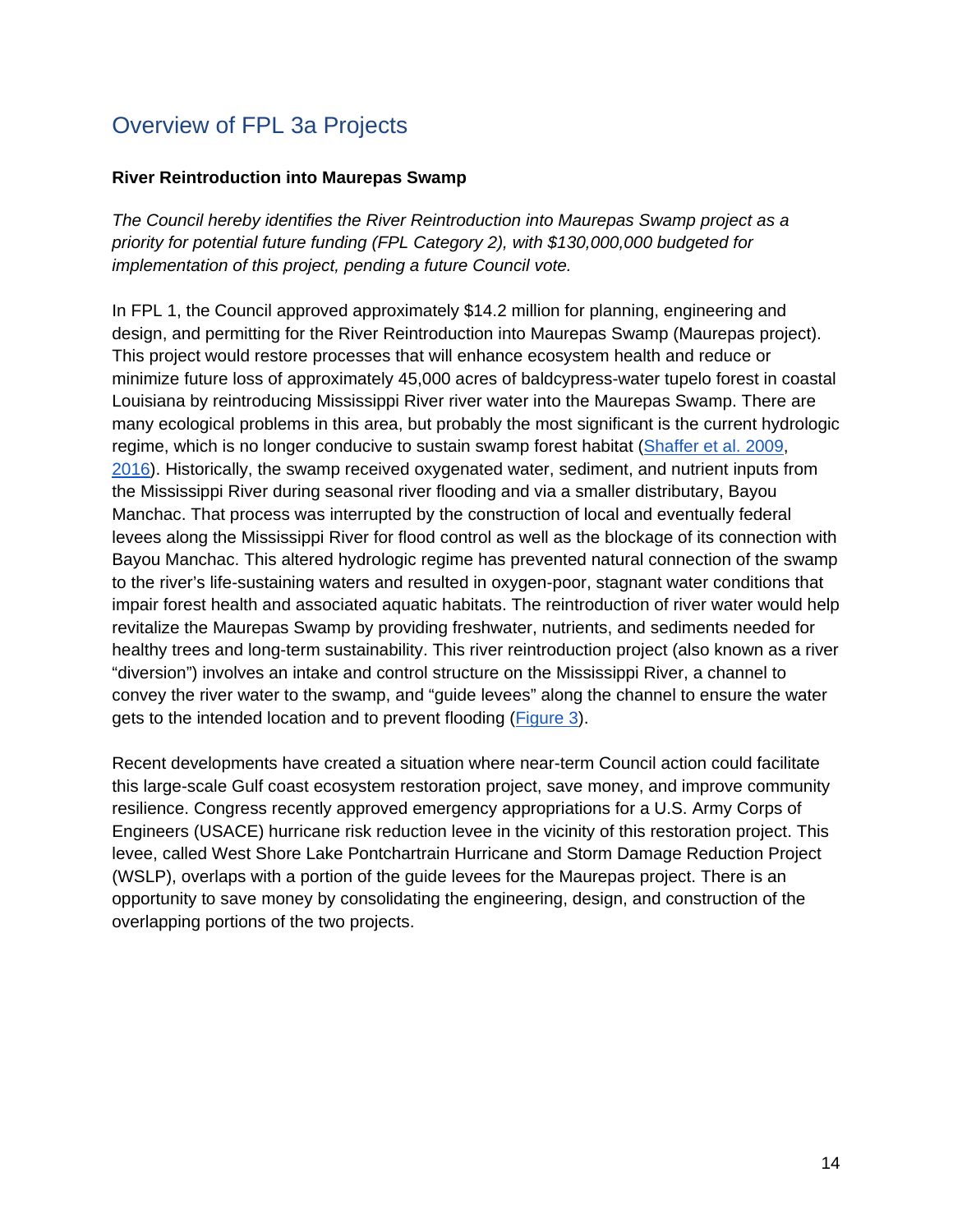

aphics, CNES/Airbus DS, USDA, USGS, AeroGRID, IGN, and the GIS User Cor

<span id="page-15-0"></span>Figure 3. Area map of the River Reintroduction into Maurepas Swamp project. The green line from the Mississippi River into Maurepas Swamp depicts the conveyance channel. The area outline depicts the anticipated benefit area.

The total estimated implementation cost of the Maurepas project is \$190 million. The Council is budgeting \$130 million for this project, and Louisiana is planning to use approximately \$60 million from Bucket 3 and/or another source to cover the remaining cost. The State and USACE are currently considering whether a portion of the environmental benefits that will be derived from implementation of the Maurepas project could be used to mitigate for swamp habitat impacts that will occur from the implementation of the WSLP levee project. The Council has no role in determining how to mitigate for the WSLP levee impacts, and defers fully to the State and USACE on that matter. The Council's budgeting of \$130 million of Bucket 2 funds and Louisiana's plan to use approximately \$60 million from Bucket 3 and/or another source for the Maurepas project do not depend on whether the levee mitigation concept advances.

The planning, engineering and design, and permitting phase of the Maurepas project are ongoing. For this reason the Council is not presently in a position to approve implementation funding for the Maurepas project. The Council is therefore listing the implementation component of the Maurepas project as a priority for potential future funding by placing the project in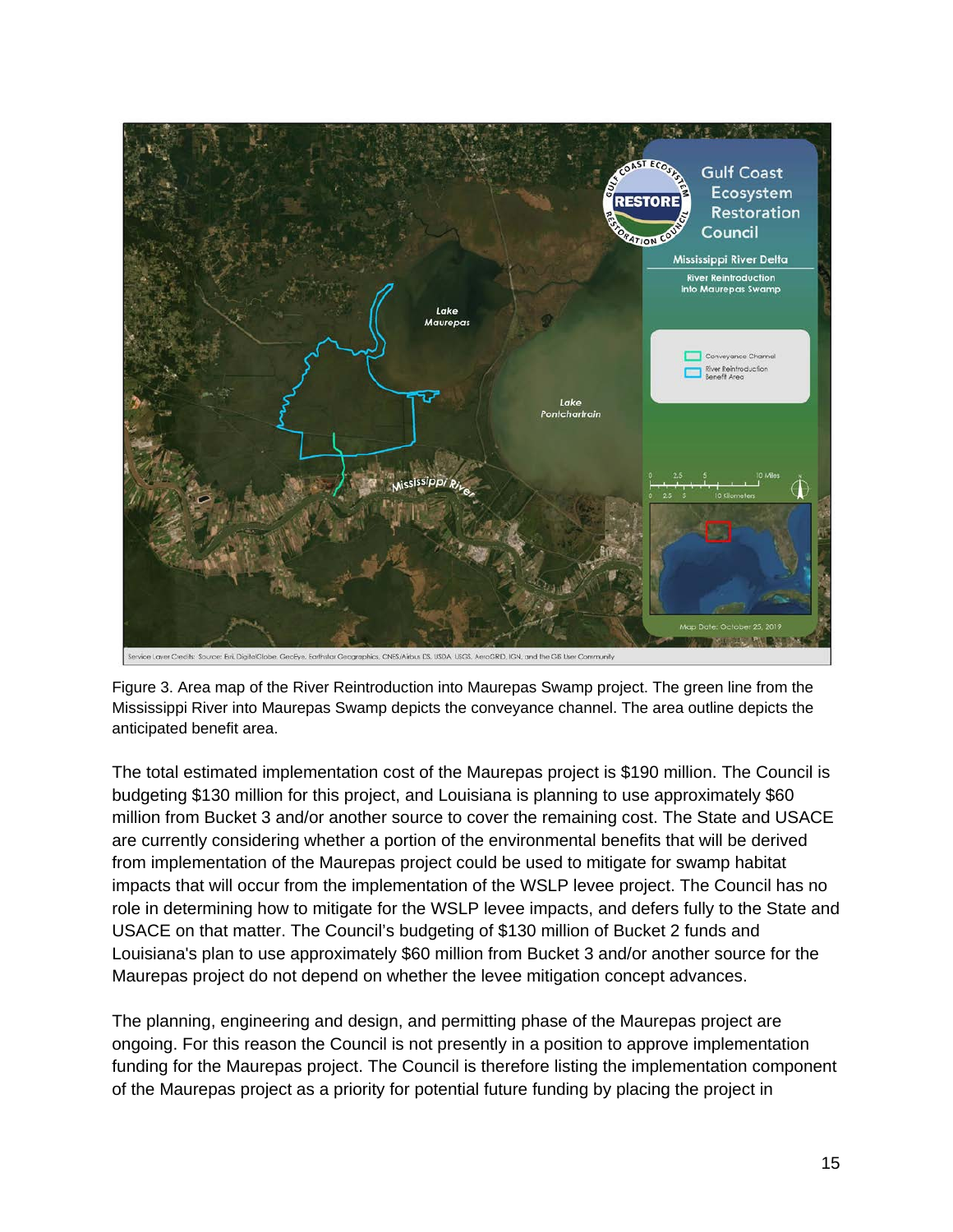Category 2 of FPL 3a. This action is intended to support the coordinated implementation of the Maurepas project and the WSLP levee as these processes continue, with the goal of realizing the cost savings and strategic advantages discussed above. When the planning phase is complete, the Council will be in a position to vote on whether to approve implementation funding for the project.

In addition to the cost savings discussed above, implementing both the Maurepas project and the WSLP levee would provide substantially improved resilience for the communities and infrastructure in the area. The baldcypress-water tupelo swamp can serve as a valuable storm surge buffer. The restored area of the Maurepas Swamp would complement the WSLP project by providing an additional layer of natural flood defense in front of the levee. This strategy of layering complementary flood risk reduction measures is known as "multiple lines of defense." Building both the levee and the Maurepas project would serve as a prime example of multiple lines of defense, providing substantial, long-term improvements in community resilience. By partnering with the USACE, the Council has a unique opportunity to help facilitate two important coastal projects, thereby providing for greater overall community resilience in the area.

This Council action is based on an extensive history of planning and science, federal and state support, and Congressional authorization of the Maurepas project. In 2001, the federal-state Coastal Wetlands Planning, Protection and Restoration Act Task Force approved planning funds for the Maurepas project. In 2004, the USACE built on this initial investment and identified the Maurepas project as a near-term priority in the Louisiana Coastal Area (LCA) Ecosystem Restoration plan [\(USACE 2004\)](#page-24-8). The LCA Plan, including the Maurepas project, was then authorized by Congress in the Water Resources Development Act of 2007 [\(WRDA 2007\)](#page-25-0). The Maurepas project has been included in the 2007, 2012, and 2017 Louisiana Comprehensive Master Plans for a Sustainable Coast [\(CPRA 2007,](#page-23-2) [2012,](#page-23-3) [2017\)](#page-23-4). In 2012, the Gulf Coast Ecosystem Restoration Task Force (Task Force) Strategy called for expedited construction of authorized river reintroduction projects [\(GCERTF 2011\)](#page-23-5). The RESTORE Act subsequently directed the Council to include in its Comprehensive Plan, the strategy, projects, and programs recommended by the Task Force. By including the Maurepas project in this FPL, the Council is building upon this history, previous investments in project planning, and fulfilling the Task Force recommendation to expedite its construction.

The Maurepas project is consistent with the RESTORE Act Priority Criteria and the Comprehensive Plan goals and objectives [\(2015 Initial Comprehensive Plan\)](#page-24-3). [Figure 4](#page-17-1) shows the relationship between the Maurepas project and these requirements, as well as the Council's Planning Framework with respect to the restoration of hydrology and natural processes through the use of controlled diversions.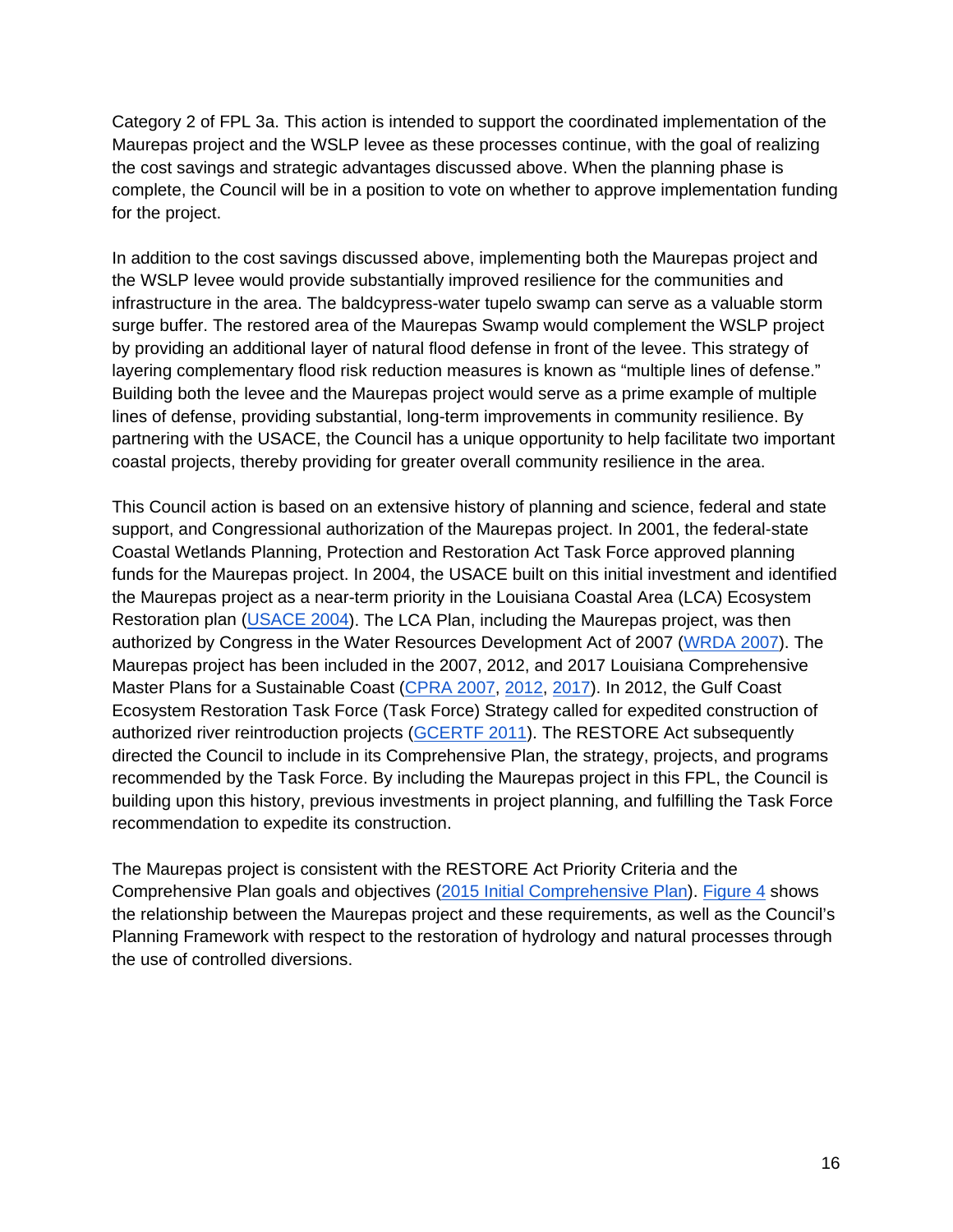

<span id="page-17-1"></span>Figure 4. The River Reintroduction into Maurepas Swamp project applies Planning Framework approaches and techniques to support Comprehensive Plan goals and objectives. The controlled river diversion technique will address impeded river input into Maurepas Swamp, supporting the primary objective to restore and enhance natural processes and shorelines. Success in meeting this objective may be tracked using acres with restored hydrology as a metric.

The Maurepas [final project description,](https://www.restorethegulf.gov/sites/default/files/LA_FPL3a_RevisedProposal__20191115.pdf) developed by Louisiana, provides additional detail on the project, including information regarding compliance with the RESTORE Act, background, methods, risk and uncertainties, and budget. This project description has been revised in response to internal and external reviews.

#### <span id="page-17-0"></span>**Perdido River Land Conservation and Habitat Enhancements**

*The Council hereby approves \$26,880,000 in planning and implementation funds (FPL Category 1) for the Perdido River Land Conservation and Habitat Enhancements project. In addition, the Council is listing a separate implementation component of this project as a priority for potential future funding (FPL Category 2), with \$*1,120,000 *budgeted for this additional implementation component, pending a future Council vote.* 

Through the FPL collaborative planning process, Alabama has identified an opportunity for a large-scale, multi-member, multi-project, coordinated program in the Perdido Watershed. The States of Alabama (70%) and Florida (30%) share the watershed and the Perdido River as a border. This watershed includes floodplain forests, hydric pine forests, longleaf pine forests, and freshwater wetlands. Water quality and quantity protections are derived through its floodplains, which store and disperse runoff from storms and floods and recharge aquifers. Undeveloped areas act as natural filters, protecting water quality and sustaining wildlife such as recreationally and commercially important fish and oyster resources. Land use conversion and urbanization have contributed to habitat loss and water quality degradation in this watershed [\(Kirschenfeld et](#page-23-6)  [al. 2007\)](#page-23-6). Much of the forested land in this area is in silviculture which impacts water quality via runoff to area water bodies [\(NWFWMD](#page-23-7) 2017); and contributes to habitat fragmentation, loss, and degradation. This area of Baldwin County also is rapidly urbanizing, with significant development pressures.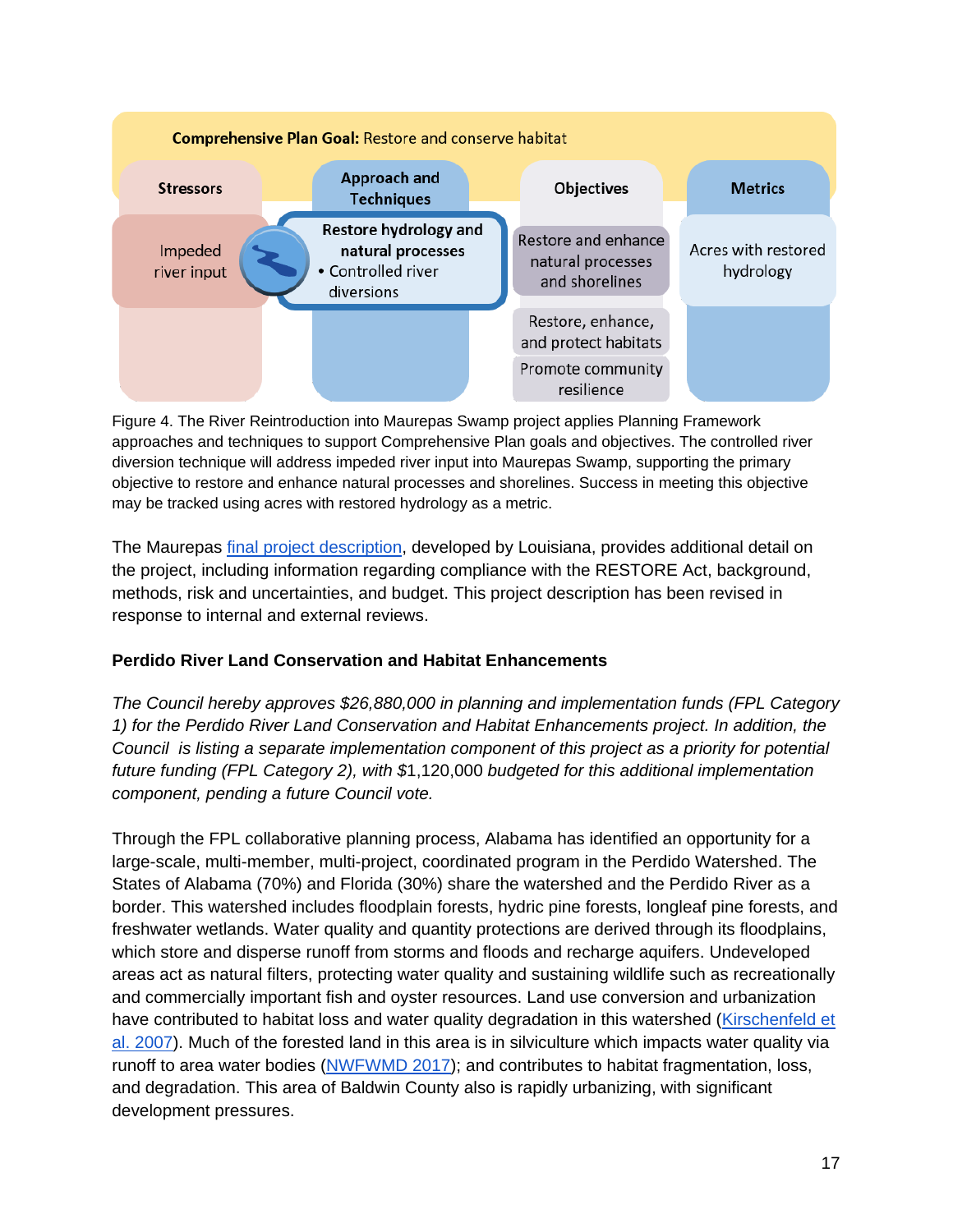This project involves the acquisition and placement into state conservation management of approximately 10,000 - 12,000 acres of habitat that will serve as a cornerstone for advancing the vision of a large-scale, coordinated program in the Perdido watershed. The State is seeking parcel(s) that would supplement an existing 17,337 acres in public ownership in Alabama, and roughly 12,400 acres in public ownership in Florida. Alabama has identified a potential parcel for acquisition, referred to as Magnolia South, and is engaged in conversations with the owner. This property has extensive frontage along the Perdido River and is located adjacent to existing publicly-owned conservation lands [\(Figure 5\)](#page-18-0). The property is currently in silviculture (timber management) and contains inland forested wetlands, riparian buffers (stream buffers), and tributaries of both the Styx and Perdido Rivers.



Service Layer Credits: Source: Est. DigitalGlobe, GeoEye, Earthstar Geographics, CNES/Airbus DS, USDA, USGS, AeroGRID, IGN, and the GIS User Community

<span id="page-18-0"></span>Figure 5. Region of the Perdido watershed where the State of Alabama will acquire, conserve, and manage approximately 10,000 - 12,000 acres of habitat. The smaller area outlined in yellow, the Magnolia South parcel, may be suitable to meet project goals.

Should this property not be available, the State of Alabama will consider other suitable parcel(s) for acquisition and management based on the following criteria: (a) Parcel is currently nominated or could be nominated for acquisition into the State's Forever Wild program; (b) Parcel(s) are located in the Perdido Watershed; (c) Parcel(s) are adjacent to or near existing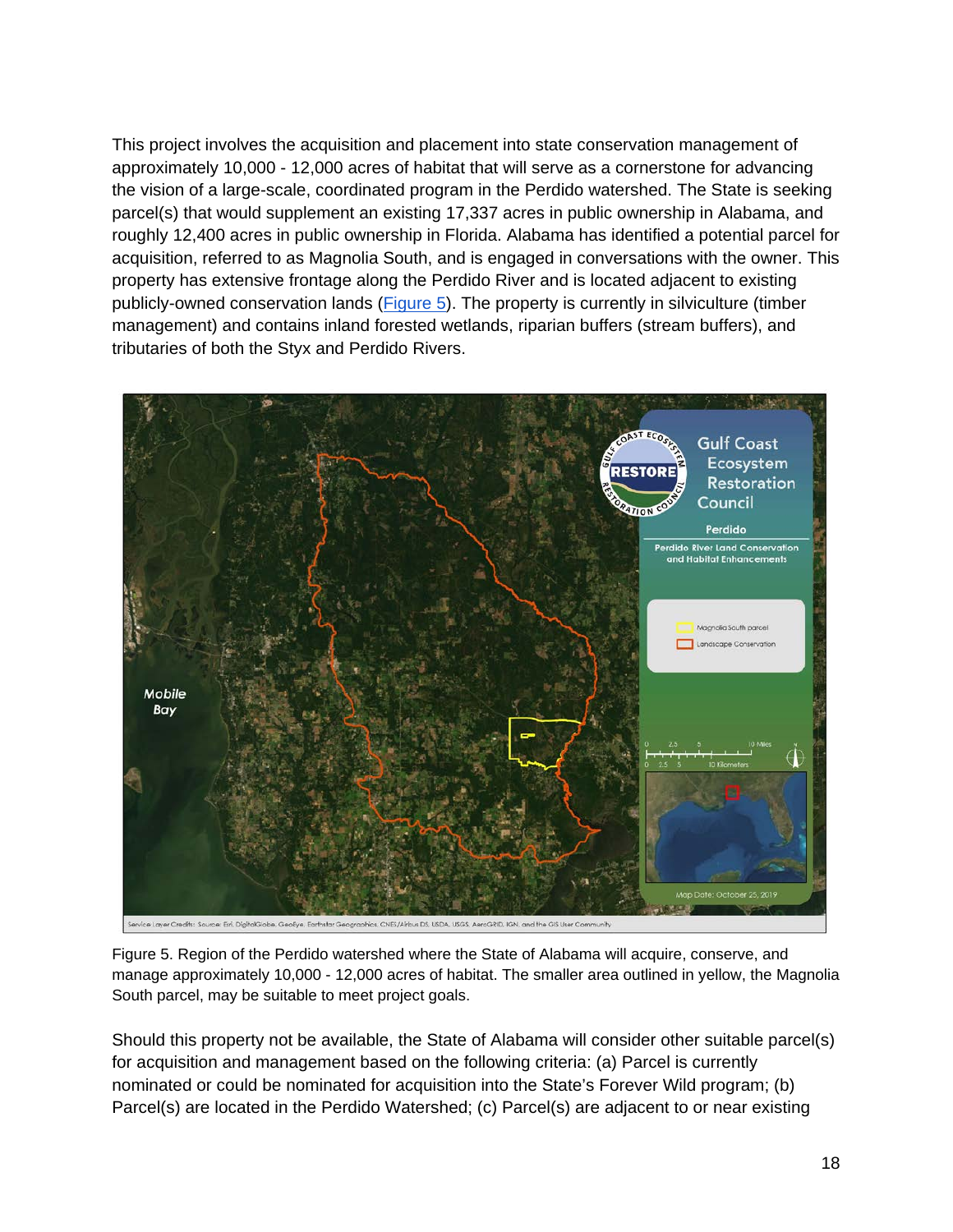lands under conservation management; (d) Habitat characteristics are similar to target parcel such that management measures could be expected to yield the same or similar benefits. Utilizing these criteria, there are currently a number of alternative parcels that could be suitable for acquisition and management.

In addition to acquisition, the State will conduct habitat management and stewardship on the tract which could include prescribed burning, invasive species removal, longleaf pine restoration, and protection and habitat enhancements for species including the gopher tortoise. Education and outreach activities, including installation of signage and an educational display about the Perdido watershed, will be conducted. Acquired land will also be available for recreational use by the public and become part of the Perdido Wildlife Management Area.

Acquiring this property in the Perdido watershed can reduce the amount of land available for development and the associated ecosystem stressors that are the inevitable result of urbanization. If successful, this acquisition will connect with public lands to the north and south. In addition to placing large parcel(s) of land into state conservation, management and stewardship will result in increased habitat connectivity and sustained or enhanced biodiversity of natural communities with an emphasis on those species found within the longleaf pine ecosystem [\(Outcalt and Brockway 2010\)](#page-23-8). Additionally, this action will serve as a cornerstone for a broader ecosystem conservation and restoration effort where stressors affecting water quality and habitat quality and function could be addressed synergistically [\(NWFWMD 2017\)](#page-23-7). By acting now, the Council will protect this valuable habitat while also facilitating future watershed restoration efforts in this area.

This project is consistent with the RESTORE Act Priority Criteria and the Comprehensive Plan goals and objectives [\(2015 Initial Comprehensive Plan\)](#page-24-3). [Figure 6](#page-20-0) shows the relationship between this acquisition, conservation, and management project and these requirements, as well as the Council's [2019 Planning Framework,](#page-24-1) specifically with respect to protect and conserve coastal, estuarine, and riparian habitats. This geographic area also is included in the Planning Framework.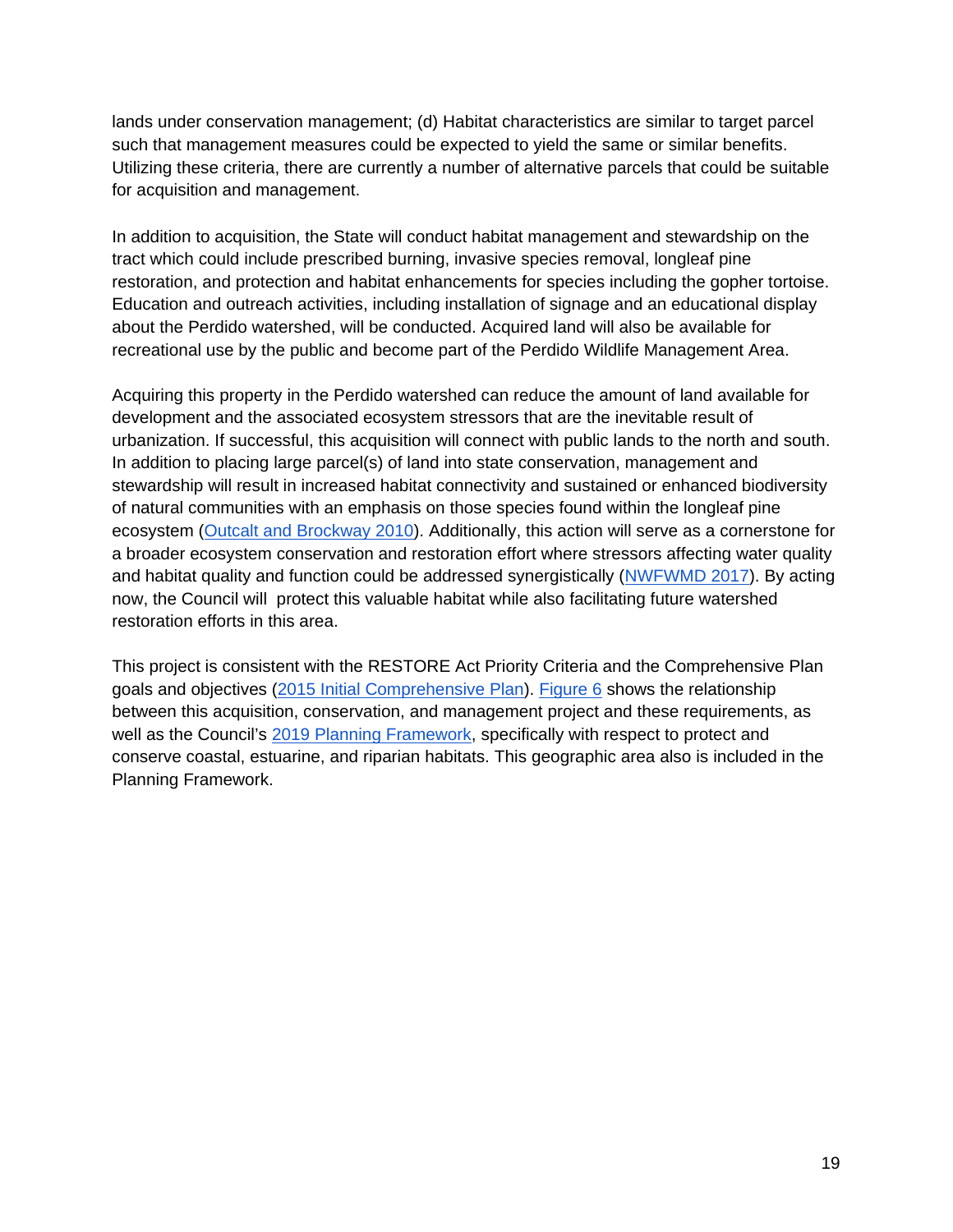

<span id="page-20-0"></span>Figure 6. The Perdido River Land Conservation and Habitat Enhancements project applies Planning Framework approaches and techniques to support Comprehensive Plan goals and objectives. The land acquisition technique and the habitat management and stewardship technique will address land use change and urbanization, habitat fragmentation, and silvicultural runoff, supporting the primary objective to restore, enhance, and protect habitats. Success in meeting this objective may be tracked using acres acquired in fee, acres under improved management, and number of management plans developed as metrics. The metric number of educational displays installed may also be used to track success in meeting the secondary objective to promote natural resource stewardship and environmental education.

In the draft FPL 3a, only the planning portion of the Perdido River Land Conservation and Habitat Enhancements project was listed for potential inclusion in FPL Category 1, which indicates those projects or programs that are approved for funding. The implementation component was listed in FPL Category 2, which indicates that these actions have been designated as priorities for potential future funding. Since publication of draft FPL 3a, Alabama worked with other members of the Council in an effort to make some of the implementation activities eligible for FPL Category 1 prior to a Council vote on the final FPL. Specifically, Alabama worked with the US Department of Interior and the US Department of Agriculture to address compliance with the environmental laws applicable to the land acquisition and management activities of this project. FPL 3a reflects this change in the funding approval for the Perdido River Land Conservation and Habitat Enhancements project. Some proposed implementation activities remain in FPL Category 2, including minimal thinning of existing forested areas to facilitate future management and restoration actions, invasive species removal, and minimal hydrologic restoration work. The environmental compliance documentation that supports the approval of Category 1 implementation funding for this project can be found [here.](https://www.restorethegulf.gov/sites/default/files/FPL%203a%20Perdido%20Combined%20Final%20EC%20materials.pdf)

The Perdido *final project description*, developed by Alabama, provides additional detail on the project, including updated information regarding compliance with the RESTORE Act, environmental laws, background, methods, risk and uncertainties, and budget. This project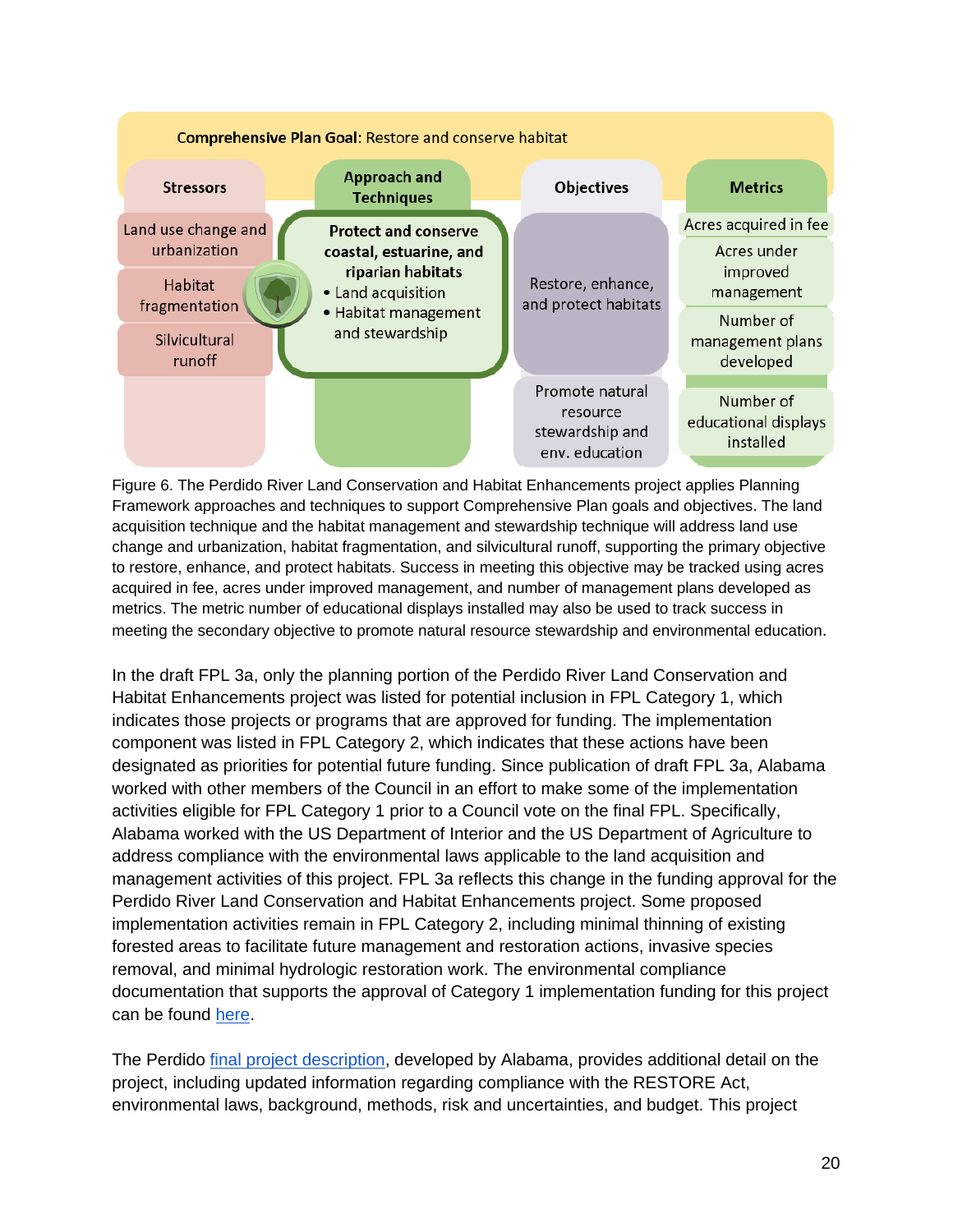description has been further revised in response to internal and external reviews of the original proposal and public comments.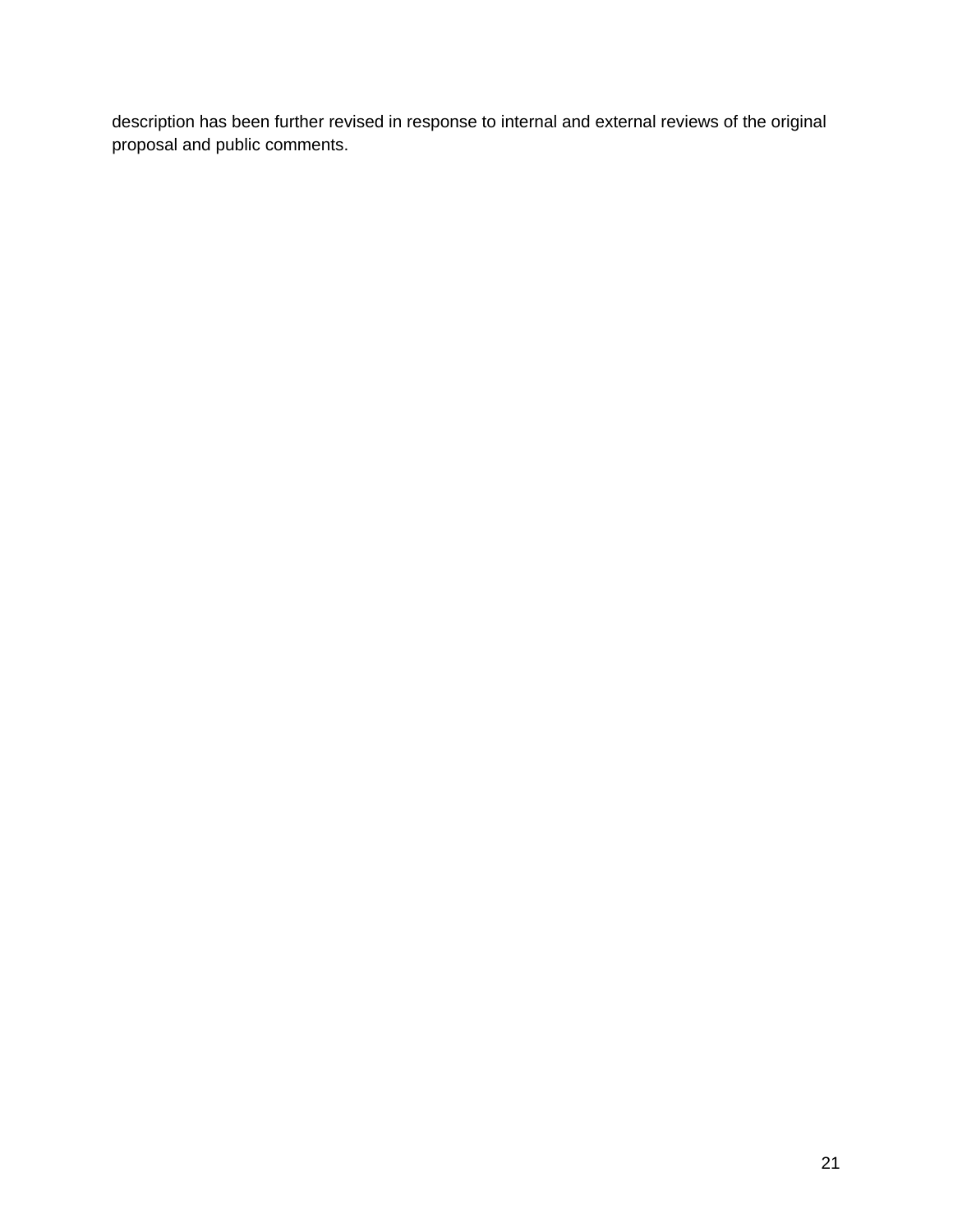## <span id="page-22-0"></span>Public Comment Process for FPL 3a

The draft FPL 3a was available for a public review and comment period that began on December 9, 2019, and ended on January 10, 2020. During that time the RESTORE Council provided an overview of the proposed FPL 3a via live public webinars and public meetings in Louisiana and Alabama, and accepted public comments. The Council has reviewed all comments received by the deadline, developed a written response to comments, and has considered these comments as it determined how to proceed with FPL 3a. The Council decided to proceed to a vote to approve FPL 3a and notified the public in advance of this vote via automatic email updates and information made available on the Council's website at www.restorethegulf.gov.

### <span id="page-22-1"></span>Next Steps - FPL 3b Process

FPL 3b will focus on proposals that address ecosystem needs in Texas, Mississippi, Florida, and Alabama, along with regional and Gulf-wide proposals. Development of FPL 3b will continue to be collaborative and transparent, using the process previously set forth by the Council. Specifically, the FPL 3b development process will include continued member preproposal collaboration to identify the most promising concepts. The members will then develop and submit proposals, which will be reviewed for BAS and consistency with the RESTORE Act and the Comprehensive Plan. These proposals and the reviews will be available to the public at [www.restorethegulf.gov.](http://www.restorethegulf.gov/) The Council will then develop and seek public comment on the draft FPL 3b. After considering and responding to this public comment, the Council will move to a vote to approve FPL 3b. Federally recognized Tribes will have the opportunity to submit proposals through a federal Council member sponsor. The Council anticipates completing FPL 3b sometime in the first half of 2021.

The Council appreciates those who are not only interested in Gulf restoration but also participate in the Council's restoration activities by offering comments during the public comment period. If you are interested in receiving notifications of upcoming webinars, public meeting or public comment periods, subscribe to receive the RESTORE Council's automatic email updates at [www.restorethegulf.gov/contact-us](http://www.restorethegulf.gov/contact-us) and select the "Public Meetings and Public Comment Periods" category in addition to other categories of interest to you.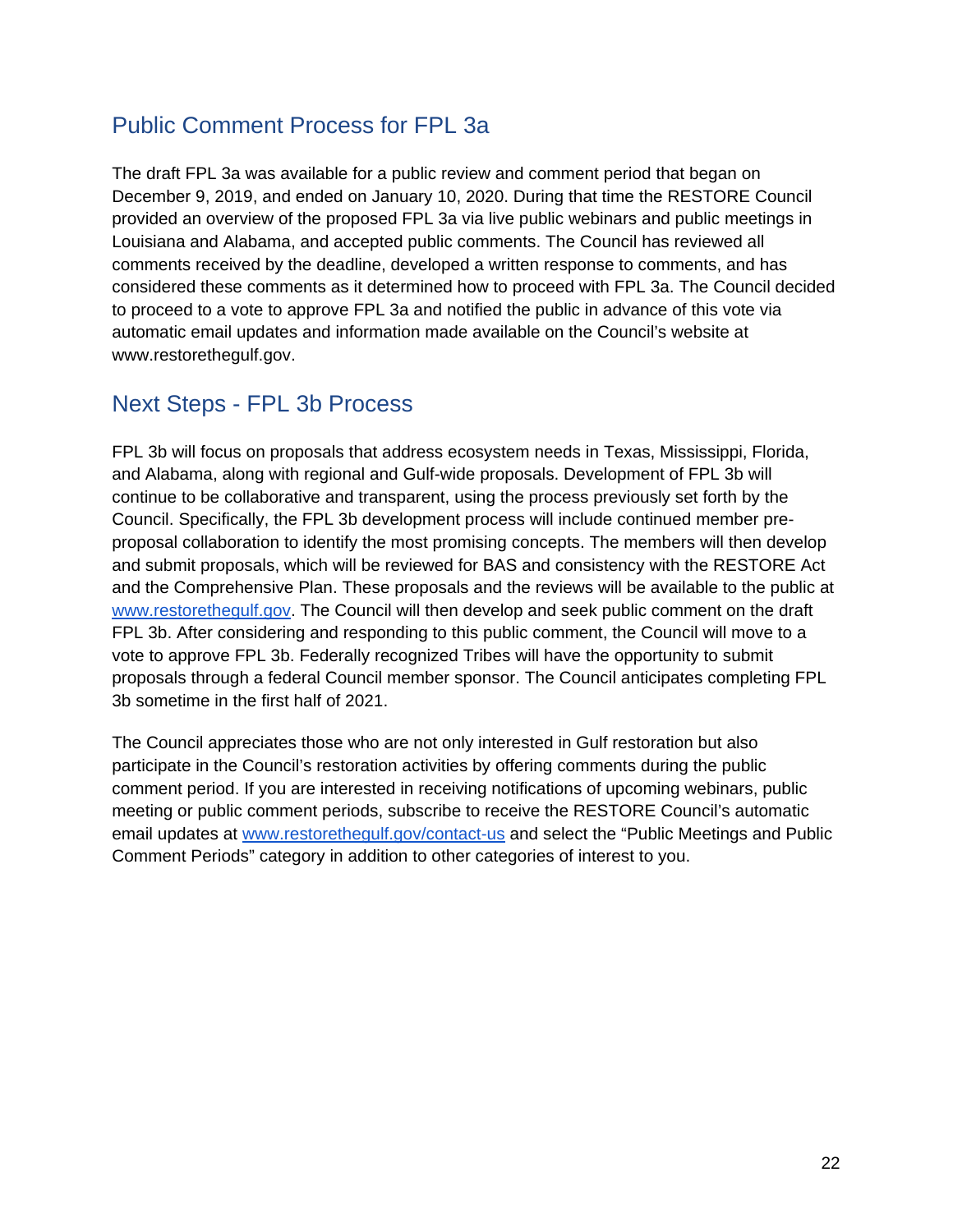## <span id="page-23-0"></span>References

<span id="page-23-2"></span>[CPRA] Coastal Protection and Restoration Authority of Louisiana. 2007. Integrated Ecosystem Restoration and Hurricane Protection: Louisiana's Comprehensive Master Plan for a Sustainable Coast (2007 Coastal Master Plan). [accessed 2019 November 15]. [http://sonris](http://sonris-www.dnr.state.la.us/dnrservices/redirectUrl.jsp?dID=4063376) [-www.dnr.state.la.us/dnrservices/redirectUrl.jsp?dID=4063376.](http://sonris-www.dnr.state.la.us/dnrservices/redirectUrl.jsp?dID=4063376)

<span id="page-23-3"></span>[CPRA] Coastal Protection and Restoration Authority of Louisiana. 2012. Louisiana's Comprehensive Master Plan for a Sustainable Coast: Committed to our Coast (2012 Coastal Master Plan). [accessed 2019 November 15]. [http://sonris-www.dnr.state.la.us/dnrservices/](http://sonris-www.dnr.state.la.us/dnrservices/redirectUrl.jsp?dID=4379731) [redirectUrl.jsp?dID=4379731.](http://sonris-www.dnr.state.la.us/dnrservices/redirectUrl.jsp?dID=4379731)

<span id="page-23-4"></span>[CPRA] Coastal Protection and Restoration Authority of Louisiana. 2017. Louisiana's Comprehensive Master Plan for a Sustainable Coast: Committed to our Coast (2017 Coastal Master Plan). [accessed 2019 November 15]. [http://coastal.la.gov/wp-content/uploads/2017/](http://coastal.la.gov/wp-content/uploads/2017/04/2017-Coastal-Master-Plan_Web-Book_CFinal-with-Effective-Date-06092017.pdf) [04/2017-Coastal-Master-Plan\\_Web-Book\\_CFinal-with-Effective-Date-06092017.pdf.](http://coastal.la.gov/wp-content/uploads/2017/04/2017-Coastal-Master-Plan_Web-Book_CFinal-with-Effective-Date-06092017.pdf)

<span id="page-23-5"></span>[GCERTF] Gulf Coast Ecosystem Restoration Task Force. 2011. Gulf of Mexico Regional Ecosystem Restoration Strategy. [accessed 2019 November 12]. [https://archive.epa.](https://archive.epa.gov/gulfcoasttaskforce/web/pdf/gulfcoastreport_full_12-04_508-1.pdf) [gov/gulfcoasttaskforce/web/pdf/gulfcoastreport\\_full\\_12-04\\_508-1.pdf.](https://archive.epa.gov/gulfcoasttaskforce/web/pdf/gulfcoastreport_full_12-04_508-1.pdf)

<span id="page-23-6"></span>Kirschenfeld, T., Turpin, R. K., Handley, L. R. 2007. Perdido Bay. *In* Seagrass Status and Trends in the Northern Gulf of Mexico: 1940-2002 (L. Handley, D. Altsman, and R. DeMay, eds.). U.S. Geological Survey Scientific Investigations Report 2006-5287 and U.S. Environmental Protection Agency 855-R-04-003. [accessed 2019 November 15]. [https://pubs.usgs.gov/sir/2006/5287/pdf/PerdidoBay.pdf.](https://pubs.usgs.gov/sir/2006/5287/pdf/PerdidoBay.pdf)

<span id="page-23-7"></span>[NWFWMD] Northwest Florida Water Management District. 2017. Perdido River and Bay: Surface Water Improvement and Management (SWIM) Plan. In NWFWMD Program Development Series 17-01. Tallahassee (FL): Northwest Florida Water Management District. [accessed 2019 November 15]. [https://www.nwfwater.com/content/download/16009/110908/](https://www.nwfwater.com/content/download/16009/110908/Perdido%20River%20and%20B) [Perdido%20River%20and%20B](https://www.nwfwater.com/content/download/16009/110908/Perdido%20River%20and%20B)

<span id="page-23-8"></span>Outcalt, K.W, Brockway, D.G. 2010. Structure and composition changes following restoration treatments of longleaf pine forests on the Gulf Coastal Plain of Alabama. Forest Ecology and Management 259:1615-1623. [accessed 2019 November 15]. [https://www.fs.usda.gov/](https://www.fs.usda.gov/treesearch/pubs/36448) [treesearch/pubs/36448](https://www.fs.usda.gov/treesearch/pubs/36448)

<span id="page-23-1"></span>RESTORE Act (Resources and Ecosystems Sustainability, Tourist Opportunities, and Revived Economies of the Gulf Coast States Act of 2012). Subtitle F of Pub. L. 1112-141, 33 U.S.C §1321(t) and *note*. [accessed November 15]. [https://www.govinfo.gov/content/pkg/PLAW-112](https://www.govinfo.gov/content/pkg/PLAW-112publ141/pdf/PLAW-112publ141.pdf) [publ141/pdf/PLAW-112publ141.pdf.](https://www.govinfo.gov/content/pkg/PLAW-112publ141/pdf/PLAW-112publ141.pdf)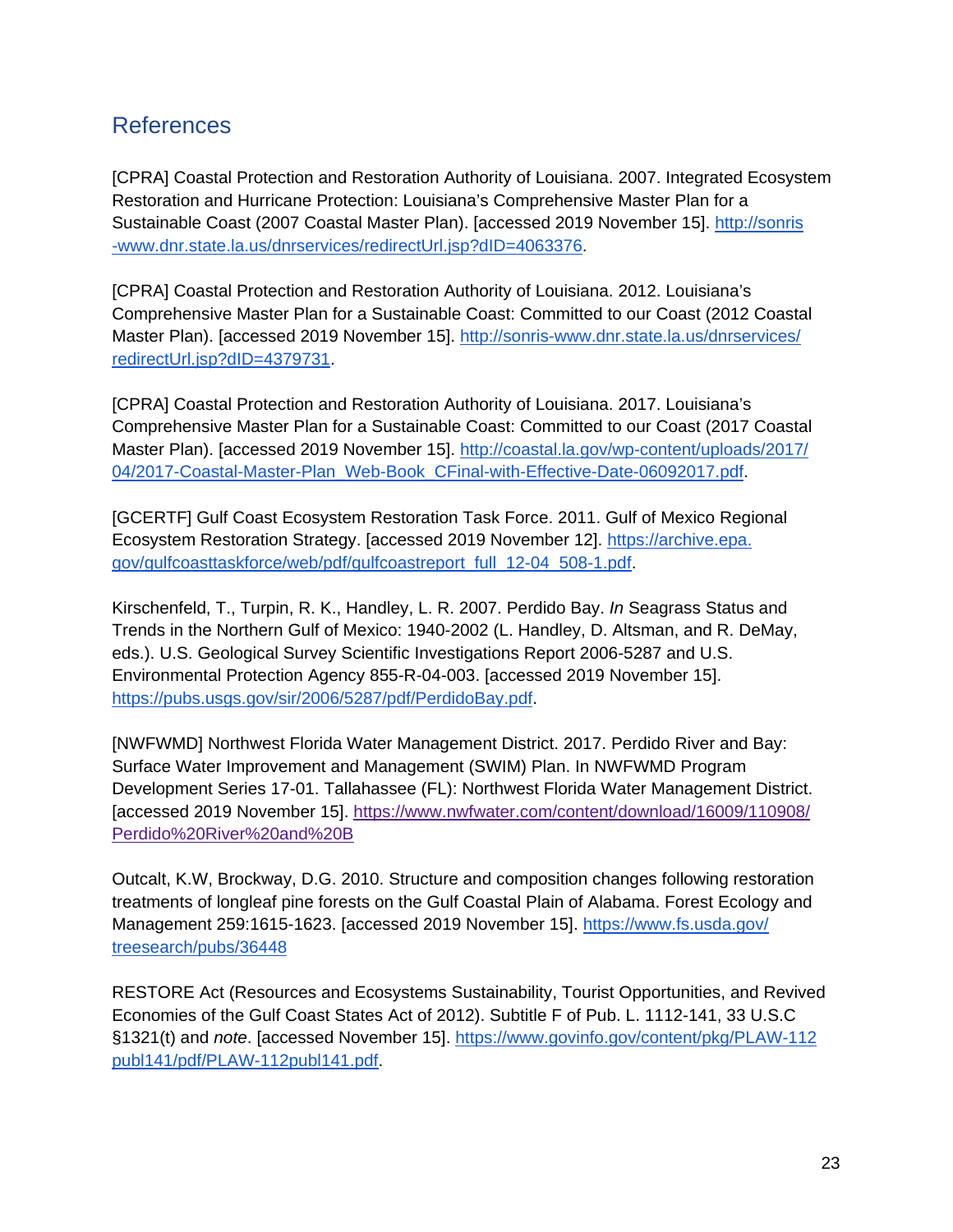<span id="page-24-2"></span>[RESTORE Council] Gulf Coast Ecosystem Restoration Council. 2013. 2013 Initial Comprehensive Plan: Restoring the Gulf Coast's Ecosystem and Economy. [accessed 2019 November 15]. [https://www.restorethegulf.gov/sites/default/files/Initial%20Comprehensive%20](https://www.restorethegulf.gov/sites/default/files/Initial%20Comprehensive%20Plan%20Aug%202013.pdf) [Plan%20Aug%202013.pdf.](https://www.restorethegulf.gov/sites/default/files/Initial%20Comprehensive%20Plan%20Aug%202013.pdf)

<span id="page-24-3"></span>[RESTORE Council] Gulf Coast Ecosystem Restoration Council. 2015. 2015 Initial Funded Priorities List (Initial FPL). [accessed 2019 November 15]. [https://restorethegulf.gov](https://restorethegulf.gov/sites/default/files/FPL_forDec9Vote_Errata_04-07-2016.pdf) [/sites/default/files/FPL\\_forDec9Vote\\_Errata\\_04-07-2016.pdf.](https://restorethegulf.gov/sites/default/files/FPL_forDec9Vote_Errata_04-07-2016.pdf)

<span id="page-24-0"></span>[RESTORE Council] Gulf Coast Ecosystem Restoration Council. 2016. 2016 Comprehensive Plan Update: Restoring the Gulf Coast's Ecosystem and Economy (Comprehensive Plan Update). [accessed 2019 November 15]. [https://www.restorethegulf.gov/sites/default/files](https://www.restorethegulf.gov/sites/default/files/CO-PL_20161208_CompPlanUpdate_English.pdf) [/CO-PL\\_20161208\\_CompPlanUpdate\\_English.pdf.](https://www.restorethegulf.gov/sites/default/files/CO-PL_20161208_CompPlanUpdate_English.pdf)

<span id="page-24-4"></span>[RESTORE Council] Gulf Coast Ecosystem Restoration Council. 2017. 2017 Funded Priorities List: Comprehensive Plan Commitment and Planning Support (CPS FPL). [accessed 2019 November 15]. [https://www.restorethegulf.gov/sites/default/files/2017\\_CPS\\_FPL\\_Final.pdf.](https://www.restorethegulf.gov/sites/default/files/2017_CPS_FPL_Final.pdf)

<span id="page-24-5"></span>[RESTORE Council] Gulf Coast Ecosystem Restoration Council. 2019a. Council-Selected Restoration Component Funded Priorities List 3 Proposal Submission Guidelines and Review Process (FPL 3 Guidelines). [accessed 2019 November 15]. [https://www.restorethegulf](https://www.restorethegulf.gov/sites/default/files/Final_FPL3_Proposal_Guidelines_May_15_2019_508_Compliant.pdf) [.gov/sites/default/files/Final\\_FPL3\\_Proposal\\_Guidelines\\_May\\_15\\_2019\\_508\\_Compliant.pdf.](https://www.restorethegulf.gov/sites/default/files/Final_FPL3_Proposal_Guidelines_May_15_2019_508_Compliant.pdf)

<span id="page-24-1"></span>[RESTORE Council] Gulf Coast Ecosystem Restoration Council. 2019b. Gulf Coast Ecosystem Restoration Council Planning Framework (2019 Planning Framework). [accessed 2019 November 15]. [https://www.restorethegulf.gov/sites/default/files/508\\_PlanningFramework\\_](https://www.restorethegulf.gov/sites/default/files/508_PlanningFramework_Final_201908.pdf) [Final\\_201908.pdf.](https://www.restorethegulf.gov/sites/default/files/508_PlanningFramework_Final_201908.pdf)

<span id="page-24-6"></span>Shaffer G.P., J.W. Day, D. Kandalepas, W.B. Wood, R. Hunter, R. Lane, E. Hillmann. 2016. Decline of the Maurepas Swamp, Pontchartrain Basin, Louisiana, and approaches to restoration. Water. 8(3):101.

<span id="page-24-7"></span>Shaffer, G.P., W.B Wood, S.S Hoeppner, T.E. Perkins, J.A Zoller, Kandalepas. 2009. Degradation of Baldcypress – Water Tupelo Swamp to Marsh and Open Water in Southeastern Louisiana, USA: An Irreversible Trajectory?. Journal of Coastal Research. Special Issue. 54:152-165.

<span id="page-24-8"></span>[USACE] U.S. Army Corps of Engineers. 2004. Attachment 5: Additional Information on Five Near-Term Critical Restoration Features for Conditional Authorization. *In* Louisiana Coastal Area (LCA) Restoration Study. Volume 1: LCA Study - Main Report. U.S. Army Corps of Engineers: New Orleans (LA). [accessed 2019 November 15]. <https://www.mvn.usace.army.mil/Portals/56/docs/LCA/Main%20Report.pdf?ver=2016-07-01->